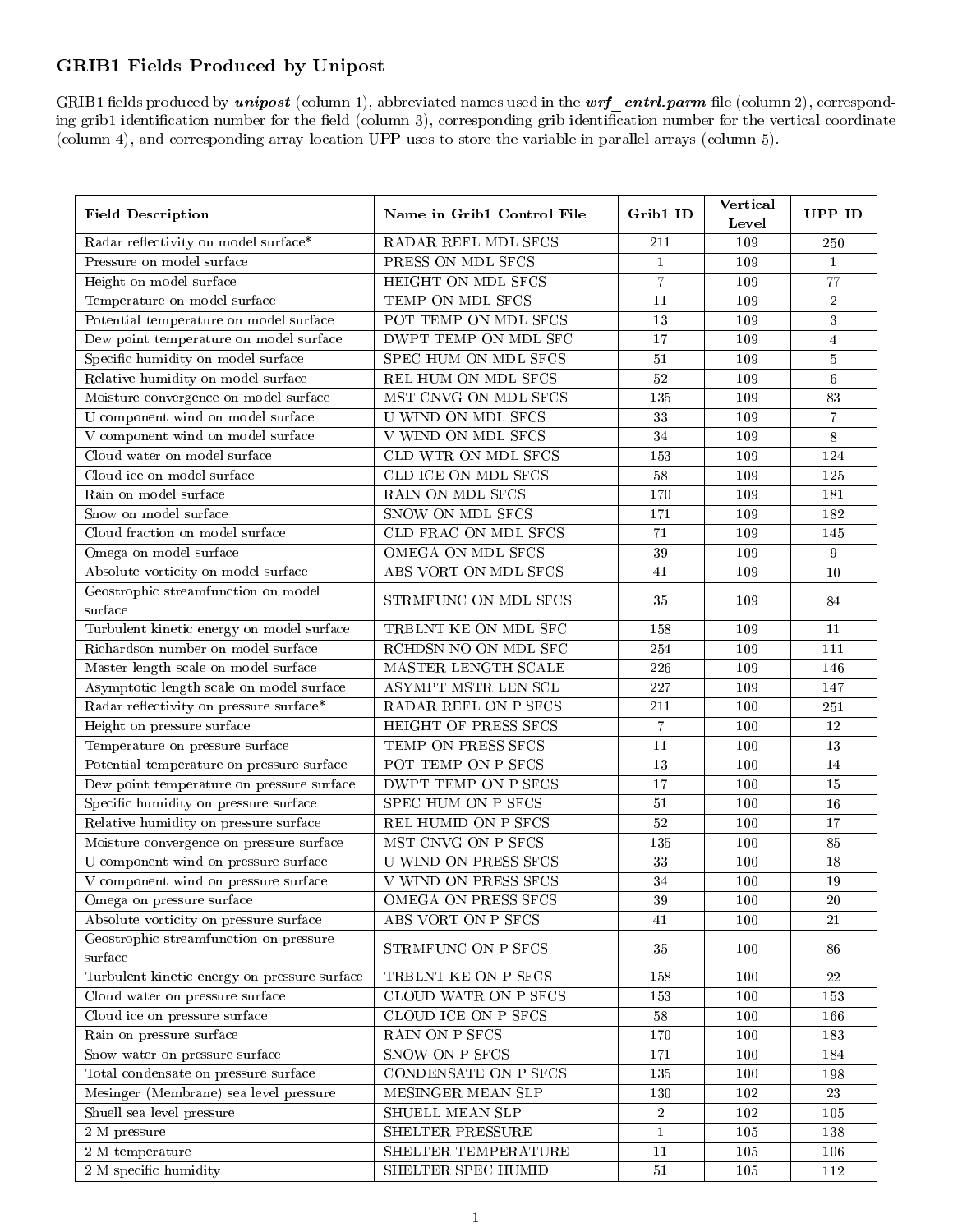| $\overline{2}$ M mixing ratio                 | SHELTER MIX RATIO             | $53\,$         | 105            | 414             |
|-----------------------------------------------|-------------------------------|----------------|----------------|-----------------|
| 2 M dew point temperature                     | SHELTER DEWPOINT              | 17             | 105            | 113             |
| $2\,$ M $\,$ RH $\,$                          | SHELTER REL HUMID             | 52             | 105            | 114             |
| 10 M u component wind                         | U WIND AT ANEMOM HT           | 33             | 105            | 64              |
| 10 M v component wind                         | V WIND AT ANEMOM HT           | 34             | 105            | 65              |
| 10 M potential temperature                    | POT TEMP AT 10 M              | 13             | 105            | 158             |
| 10 M specific humidity                        | SPEC HUM AT 10 M              | $51\,$         | 105            | 159             |
| Surface pressure                              | <b>SURFACE PRESSURE</b>       | $\mathbf{1}$   | $\mathbf{1}$   | 24              |
| Terrain height                                | <b>SURFACE HEIGHT</b>         | $\overline{7}$ | $\mathbf{1}$   | 25              |
| Skin potential temperature                    | <b>SURFACE POT TEMP</b>       | 13             | $\mathbf{1}$   | $27\,$          |
| Skin specific humidity                        | SURFACE SPEC HUMID            | $51\,$         | $\mathbf 1$    | $\sqrt{28}$     |
| Skin dew point temperature                    | <b>SURFACE DEWPOINT</b>       | 17             | $1\,$          | 29              |
| Skin Relative humidity                        | <b>SURFACE REL HUMID</b>      | 52             | $\mathbf{1}$   | 76              |
| Skin temperature                              | SFC (SKIN) TEMPRATUR          | 11             | $\mathbf{1}$   | $\overline{26}$ |
| Soil temperature at the bottom of soil layers | <b>BOTTOM SOIL TEMP</b>       | 85             | 111            | 115/571         |
| Soil temperature in between each of soil      |                               |                |                |                 |
| layers                                        | <b>SOIL TEMPERATURE</b>       | 85             | 112            | 116             |
| Soil moisture in between each of soil layers  | <b>SOIL MOISTURE</b>          | 144            | 112            | 117             |
| Snow water equivalent                         | SNOW WATER EQUIVALNT          | 65             | $\mathbf{1}$   | 119             |
| Snow cover in percentage                      | PERCENT SNOW COVER            | 238            | $\mathbf{1}$   | 120             |
| Heat exchange coeff at surface                | <b>SFC EXCHANGE COEF</b>      | 208            | $\mathbf{1}$   | 169             |
| Vegetation cover                              | <b>GREEN VEG COVER</b>        | 87             | $\mathbf{1}$   | 170             |
| Soil moisture availability                    | SOIL MOISTURE AVAIL           | 207            | 112            | 171             |
| Ground heat flux - instantaneous              | INST GROUND HEAT FLX          | 155            | $\mathbf{1}$   | 152             |
| Lifted index-surface based                    | LIFTED INDEX-SURFCE           | 131            | 101            | $30\,$          |
| Lifted index-best                             | LIFTED INDEX-BEST             | 132            | 116            | 31              |
| Lifted index-from boundary layer              | LIFTED INDEX-BNDLYR           | 24             | 116            | 75              |
|                                               | CNVCT AVBL POT ENRGY          | 157            | 1              | 32              |
| CAPE $(4 \text{ types})$ ***                  | $(Levels 1-4)$                |                |                |                 |
| CIN (4 types) ***                             | CNVCT INHIBITION (Levels 1-4) | 156            | $\mathbf{1}$   | 107             |
| Column integrated precipitable water          | PRECIPITABLE WATER            | 54             | 200            | 80              |
| Column integrated cloud water                 | TOTAL COLUMN CLD WTR          | 136            | 200            | 200             |
| Column integrated cloud ice                   | TOTAL COLUMN CLD ICE          | 137            | 200            | 201             |
| Column integrated rain                        | TOTAL COLUMN RAIN             | 138            | 200            | 202             |
| Column integrated snow                        | TOTAL COLUMN SNOW             | 139            | 200            | 203             |
| Column integrated total condensate            | TOTAL COL CONDENSATE          | 140            | 200            | 204             |
| Column integrated cloud water                 | TOTAL COLUMN CLD WTR          | 136            | 200            | 575             |
| Helicity                                      | <b>STORM REL HELICITY</b>     | 190            | 106            | 162             |
| U component storm motion                      | U COMP STORM MOTION           | 196            | 106            | 163             |
| V component storm motion                      | V COMP STORM MOTION           | 197            | 106            | 164             |
| Accumulated total precipitation               | ACM TOTAL PRECIP              | 61             | $\mathbf{1}$   | 87              |
| Accumulated convective precipitation          | ACM CONVCTIVE PRECIP          | 63             | $\mathbf{1}$   | $3\sqrt{3}$     |
| Accumulated grid-scale precipitation          | ACM GRD SCALE PRECIP          | 62             | $\mathbf{1}$   | 34              |
| Accumulated snowfall                          | ACM SNOWFALL                  | 65             | $\mathbf{1}$   | 35              |
| Accumulated large scale snow                  | ACM GRD SCALE SW ICE          | 79             | $\mathbf{1}$   | $\bf 244$       |
| Accumulated total snow melt                   | ACM SNOW TOTAL MELT           | 99             | $\mathbf{1}$   | 121             |
| Precipitation type (4 types) - instantaneous  | INSTANT PRECIP TYPE           | 140            | $\mathbf{1}$   | 160             |
| Precipitation rate - instantaneous            | INSTANT PRECIP RATE           | 59             | $\mathbf{1}$   | 167             |
| Composite radar reflectivity*                 | COMPOSITE RADAR REFL          | $2\sqrt{12}$   | 200            | 252             |
| Low level cloud fraction                      | LOW CLOUD FRACTION            | $73\,$         | 214            | $\overline{37}$ |
| Mid level cloud fraction                      | MID CLOUD FRACTION            | $74\,$         | 224            | 38              |
| High level cloud fraction                     | HIGH CLOUD FRACTION           | $75\,$         | 234            | $39\,$          |
| Total cloud fraction                          | TOTAL CLD FRACTION            | $71\,$         | 200            | 161             |
| Time-averaged total cloud fraction            | AVG TOTAL CLD FRAC            | 71             | 200            | 144             |
| Time-averaged stratospheric cloud fraction    | AVG STRAT CLD FRAC            | 213            | 200            | 139             |
| Time-averaged convective cloud fraction       | AVG CNVCT CLD FRAC            | $72\,$         | 200            | 143             |
| Cloud bottom pressure                         | CLOUD BOT PRESSURE            | $\mathbf{1}$   | $\overline{2}$ | 148             |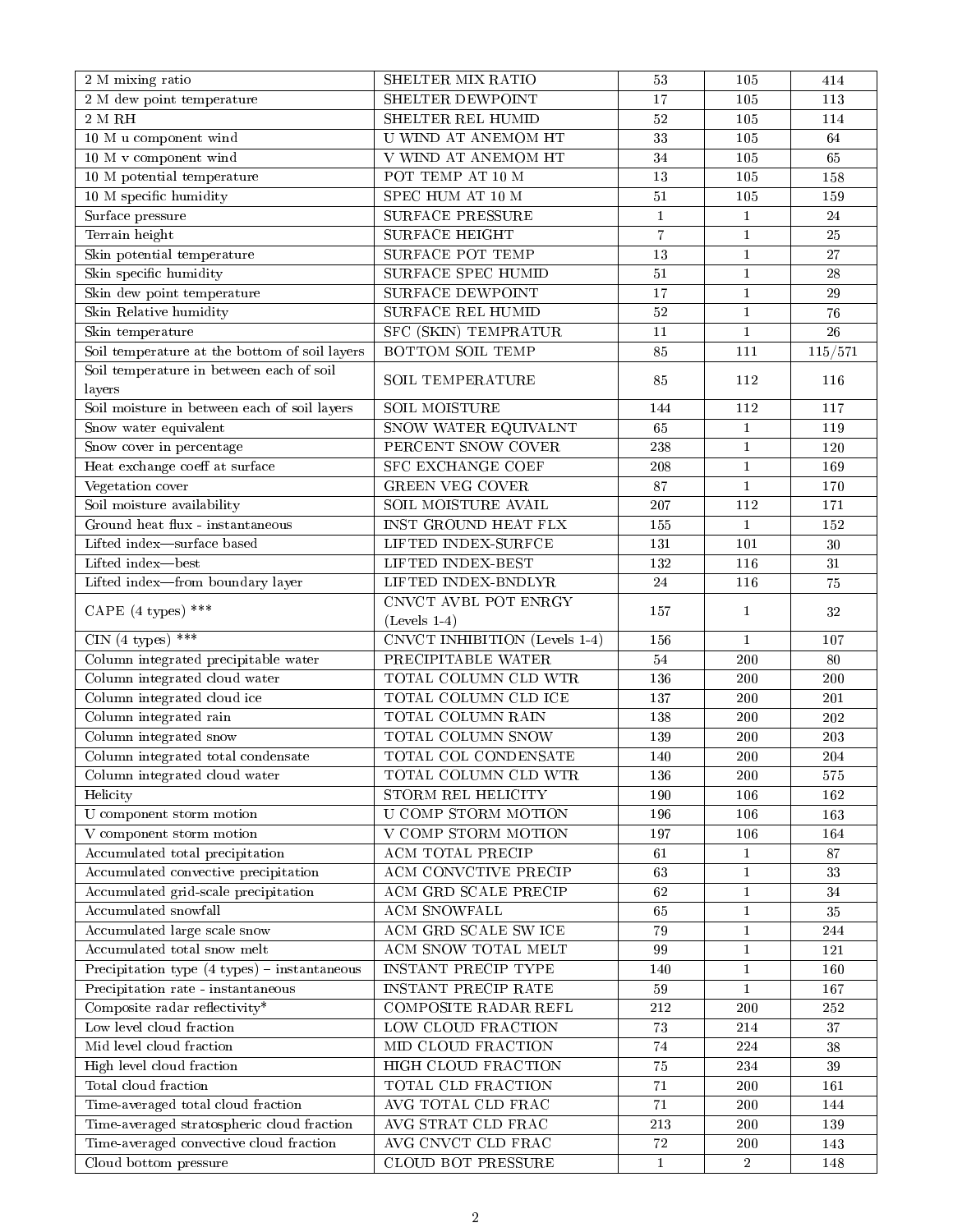| Cloud top pressure                         | <b>CLOUD TOP PRESSURE</b>   | $\mathbf{1}$   | 3              | 149    |
|--------------------------------------------|-----------------------------|----------------|----------------|--------|
| Cloud bottom height (above MSL)            | CLOUD BOTTOM HEIGHT         | $\overline{7}$ | $\overline{2}$ | 178    |
| Cloud top height (above MSL)               | <b>CLOUD TOP HEIGHT</b>     | $\overline{7}$ | 3              | 179    |
| Convective cloud bottom pressure           | CONV CLOUD BOT PRESS        | $\mathbf{1}$   | 242            | 188    |
| Convective cloud top pressure              | CONV CLOUD TOP PRESS        | $\mathbf{1}$   | 243            | 189    |
| Shallow convective cloud bottom pressure   | SHAL CU CLD BOT PRES        | $\mathbf{1}$   | 248            | 190    |
| Shallow convective cloud top pressure      | SHAL CU CLD TOP PRES        | $\mathbf{1}$   | 249            | 191    |
| Deep convective cloud bottom pressure      | DEEP CU CLD BOT PRES        | $\mathbf{1}$   | 251            | 192    |
| Deep convective cloud top pressure         | DEEP CU CLD TOP PRES        | $\mathbf{1}$   | 252            | 193    |
| Grid scale cloud bottom pressure           | <b>GRID CLOUD BOT PRESS</b> | $\mathbf{1}$   | 206            | 194    |
| Grid scale cloud top pressure              | GRID CLOUD TOP PRESS        | $\mathbf{1}$   | 207            | 195    |
| Convective cloud fraction                  | CONV CLOUD FRACTION         | 72             | 200            | 196    |
| Convective cloud efficiency                | <b>CU CLOUD EFFICIENCY</b>  | 134            | 200            | 197    |
| Above-ground height of LCL                 | LCL AGL HEIGHT              | $\overline{7}$ | $\bf 5$        | 109    |
| Pressure of LCL                            | LCL PRESSURE                | $\mathbf{1}$   | $\bf 5$        | 110    |
| Cloud top temperature                      | <b>CLOUD TOP TEMPS</b>      | 11             | 3              | 168    |
| Temperature tendency from radiative fluxes | RADFLX CNVG TMP TNDY        | 216            | 109            | 140    |
| Temperature tendency from shortwave        |                             |                |                |        |
| radiative flux                             | SW RAD TEMP TNDY            | 250            | 109            | 40     |
| Temperature tendency from longwave         |                             |                |                |        |
| $\rm radiative~flux$                       | LW RAD TEMP TNDY            | 251            | 109            | 41     |
| Outgoing surface shortwave radiation -     |                             |                |                |        |
| instantaneous                              | INSTN OUT SFC SW RAD        | 211            | $\mathbf{1}$   | 141    |
| Outgoing surface longwave radiation -      |                             |                |                |        |
| instantaneous                              | INSTN OUT SFC LW RAD        | 212            | $\mathbf{1}$   | 142    |
| Incoming surface shortwave radiation -     |                             |                |                |        |
| time-averaged                              | AVE INCMG SFC SW RAD        | 204            | $\mathbf{1}$   | 126    |
| Incoming surface longwave radiation -      |                             |                |                |        |
| time-averaged                              | AVE INCMG SFC LW RAD        | 205            | $\mathbf{1}$   | 127    |
| Outgoing surface shortwave radiation -     |                             |                |                |        |
| time-averaged                              | AVE OUTGO SFC SW RAD        | 211            | $\mathbf{1}$   | 128    |
| Outgoing surface longwave radiation -      |                             |                |                |        |
| time-averaged                              | AVE OUTGO SFC LW RAD        | 212            | $\mathbf{1}$   | 129    |
| Outgoing model top shortwave radiation -   |                             |                |                |        |
| time-averaged                              | AVE OUTGO TOA SW RAD        | 211            | 8              | 130    |
| Outgoing model top longwave radiation -    |                             |                |                |        |
| time-averaged                              | AVE OUTGO TOA LW RAD        | 212            | 8              | 131    |
| Incoming surface shortwave radiation -     |                             |                |                |        |
| instantaneous                              | INSTN INC SFC SW RAD        | 204            | $\mathbf{1}$   | 156    |
| Incoming surface longwave radiation -      |                             |                |                |        |
| instantaneous                              | INSTN INC SFC LW RAD        | 205            | $\mathbf{1}$   | 157    |
| Roughness length                           | ROUGHNESS LENGTH            | 83             | $\mathbf{1}$   | 44     |
| Friction velocity                          | FRICTION VELOCITY           | 253            | $\mathbf{1}$   | 45     |
| Surface drag coefficient                   | SFC DRAG COEFFICIENT        | $2\sqrt{52}$   | $\mathbf{1}$   | 132    |
| Surface u wind stress                      | SFC U WIND STRESS           | 124            | $\mathbf{1}$   | 133    |
| Surface v wind stress                      | <b>SFC V WIND STRESS</b>    | 125            | $\mathbf{1}$   | 134    |
| Surface sensible heat flux - time-averaged | <b>AVE SFC SENHEAT FX</b>   | 122            | $\mathbf{1}$   | 43     |
| Ground heat flux - time-averaged           | AVE GROUND HEAT FX          | 155            | $\mathbf{1}$   | 135    |
| Surface latent heat flux - time-averaged   | AVE SFC LATHEAT FX          | 121            | $\mathbf{1}$   | 42     |
| Surface momentum flux - time-averaged      | AVE SFC MOMENTUM FX         | 172            | $\mathbf{1}$   | $46\,$ |
| Accumulated surface evaporation            | ACC SFC EVAPORATION         | 57             | $\mathbf{1}$   | 47     |
| Surface sensible heat flux - instantaneous | INST SFC SENHEAT FX         | 122            |                |        |
|                                            |                             |                | 1              | 154    |
| Surface latent heat flux - instantaneous   | INST SFC LATHEAT FX         | 121            | 1              | 155    |
| Latitude                                   | <b>LATITUDE</b>             | 176            | $\mathbf{1}$   | $48\,$ |
| Longitude                                  | <b>LONGITUDE</b>            | 177            | $\mathbf{1}$   | 49     |
| Land sea mask (land=1 sea=0)               | LAND-SEA MASK               | 81             | $\mathbf{1}$   | $50\,$ |
| Sea ice mask                               | <b>SEA ICE MASK</b>         | 91             | $\mathbf{1}$   | 51     |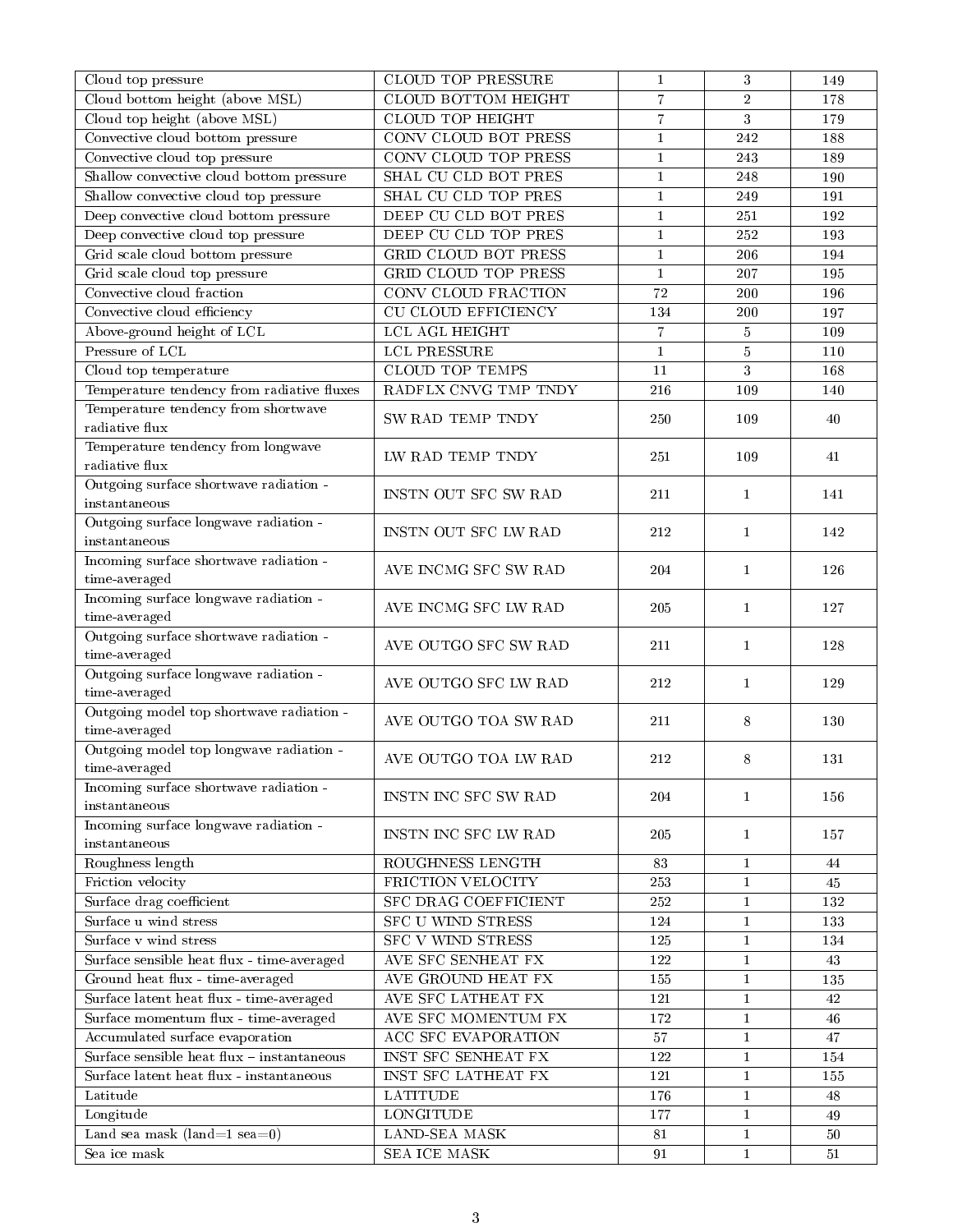| Surface midday albedo                                             | SFC MIDDAY ALBEDO           | 84             | $\mathbf{1}$            | 150                |
|-------------------------------------------------------------------|-----------------------------|----------------|-------------------------|--------------------|
| Sea surface temperature                                           | SEA SFC TEMPERATURE         | 80             | $\mathbf{1}$            | 151                |
| Press at tropopause                                               | PRESS AT TROPOPAUSE         | $\mathbf{1}$   | $\overline{7}$          | 54                 |
| Temperature at tropopause                                         | TEMP AT TROPOPAUSE          | 11             | $\overline{7}$          | 55                 |
| Potential temperature at tropopause                               | POTENTL TEMP AT TROP        | 13             | $\overline{7}$          | 108                |
| U wind at tropopause                                              | U WIND AT TROPOPAUSE        | 33             | $\overline{7}$          | 56                 |
| V wind at tropopause                                              | V WIND AT TROPOPAUSE        | 34             | $\overline{7}$          | 57                 |
| Wind shear at tropopause                                          | SHEAR AT TROPOPAUSE         | 136            | $\overline{7}$          | 58                 |
| Height at tropopause                                              | HEIGHT AT TROPOPAUSE        | $\overline{7}$ | $\overline{7}$          | 177                |
| Temperature at flight levels                                      | TEMP AT FD HEIGHTS          | 11             | 103                     | 59                 |
| U wind at flight levels                                           | <b>U WIND AT FD HEIGHTS</b> | 33             | 103                     | 60                 |
| V wind at flight levels                                           | V WIND AT FD HEIGHTS        | 34             | 103                     | 61                 |
| Freezing level height (above mean sea level)                      | HEIGHT OF FRZ LVL           | $\,7$          | $\overline{\mathbf{4}}$ | 62                 |
| Freezing level RH                                                 | REL HUMID AT FRZ LVL        | $52\,$         | $\overline{4}$          | 63                 |
| Highest freezing level height                                     | HIGHEST FREEZE LVL          | $\overline{7}$ | 204                     | 165                |
| Pressure in boundary layer (30 mb mean)                           | PRESS IN BNDRY LYR          | $\mathbf{1}$   | 116                     | 67                 |
| Temperature in boundary layer (30 mb                              |                             |                |                         |                    |
| mean)                                                             | TEMP IN BNDRY LYR           | 11             | 116                     | 68                 |
| Potential temperature in boundary layers                          | POT TMP IN BNDRY LYR        | 13             | 116                     | 69                 |
| $(30 \text{ mb mean})$                                            |                             |                |                         |                    |
| Dew point temperature in boundary layer<br>$(30 \text{ mb mean})$ | DWPT IN BNDRY LYR           | 17             | 116                     | 70                 |
| Specific humidity in boundary layer (30 mb<br>mean)               | SPC HUM IN BNDRY LYR        | 51             | 116                     | 71                 |
| RH in boundary layer (30 mb mean)                                 | REL HUM IN BNDRY LYR        | 52             | 116                     | 72                 |
| Moisture convergence in boundary layer (30                        |                             |                |                         |                    |
| mb mean)                                                          | MST CNV IN BNDRY LYR        | 135            | 116                     | 88                 |
| Precipitable water in boundary layer (30 mb                       |                             |                |                         |                    |
| mean)                                                             | P WATER IN BNDRY LYR        | 54             | 116                     | 89                 |
| U wind in boundary layer (30 mb mean)                             | U WIND IN BNDRY LYR         | 33             | 116                     | 73                 |
| V wind in boundary layer (30 mb mean)                             | V WIND IN BNDRY LYR         | 34             | 116                     | 74                 |
| Omega in boundary layer (30 mb mean)                              | OMEGA IN BNDRY LYR          | 39             | 116                     | 90                 |
| Visibility                                                        | <b>VISIBILITY</b>           | 20             | 1                       | 180                |
| Vegetation type                                                   | VEGETATION TYPE             | 225            | $\mathbf{1}$            | 218                |
| Soil type                                                         | <b>SOIL TYPE</b>            | 224            | $\mathbf{1}$            | 219                |
| Canopy conductance                                                | CANOPY CONDUCTANCE          | 181            | $1\,$                   | 220                |
| PBL height                                                        | PBL HEIGHT                  | 221            | $\mathbf{1}$            | 221                |
| Slope type                                                        | <b>SLOPE TYPE</b>           | 222            | $\mathbf{1}$            | 223                |
| Snow depth                                                        | SNOW DEPTH                  | 66             | $\mathbf{1}$            | 224                |
| Liquid soil moisture                                              | LIQUID SOIL MOISTURE        | 160            | 112                     | 225                |
| Snow free albedo                                                  | SNOW FREE ALBEDO            | 170            | $\mathbf{1}$            | 226                |
| Maximum snow albedo                                               | MAXIMUM SNOW ALBEDO         | 159            | $\mathbf 1$             | 227                |
| Canopy water evaporation                                          | CANOPY WATER EVAP           | 200            | $\mathbf{1}$            | 228                |
| Direct soil evaporation                                           | DIRECT SOIL EVAP            | 199            | $\mathbf{1}$            | 229                |
| Plant transpiration                                               | PLANT TRANSPIRATION         | 210            | $\mathbf{1}$            | 230                |
| Snow sublimation                                                  | SNOW SUBLIMATION            | 198            | $\mathbf{1}$            | 231                |
| Air dry soil moisture                                             | AIR DRY SOIL MOIST          | 231            | $\mathbf{1}$            | 232                |
| Soil moist porosity                                               | SOIL MOIST POROSITY         | 240            | $\mathbf{1}$            | 233                |
| Minimum stomatal resistance                                       | MIN STOMATAL RESIST         | 203            | $\mathbf{1}$            | 234                |
| Number of root layers                                             | NO OF ROOT LAYERS           | 171            | $\mathbf{1}$            | 235                |
| Soil moist wilting point                                          | SOIL MOIST WILT PT          | $2\sqrt{19}$   | $\mathbf 1$             | 236                |
| Soil moist reference                                              | SOIL MOIST REFERENCE        | 230            | $\mathbf{1}$            | 237                |
| Canopy conductance - solar component                              | CANOPY COND SOLAR           | 246            | $\mathbf{1}$            | $\boldsymbol{238}$ |
| Canopy conductance - temperature                                  |                             |                |                         |                    |
| component                                                         | CANOPY COND TEMP            | 247            | $\mathbf{1}$            | 239                |
| Canopy conductance - humidity component                           | CANOPY COND HUMID           | 248            | $\mathbf{1}$            | 240                |
| Canopy conductance - soil component                               | CANOPY COND SOILM           | 249            | $\mathbf{1}$            | 241                |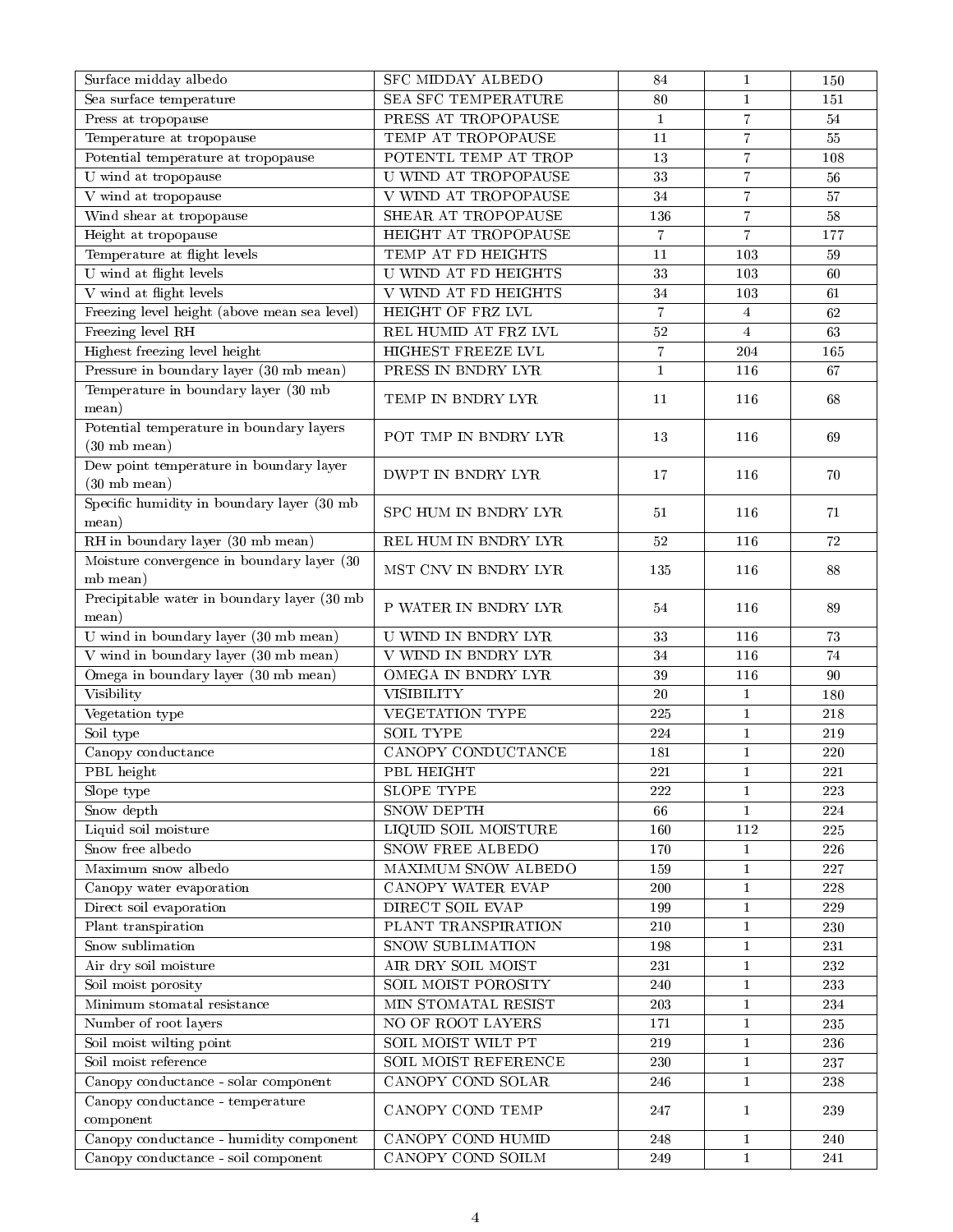| Potential evaporation                                                | POTENTIAL EVAP             | 145              | $\mathbf{1}$    | 242 |
|----------------------------------------------------------------------|----------------------------|------------------|-----------------|-----|
| Heat diffusivity on sigma surface                                    | DIFFUSION H RATE S S       | 182              | 107             | 243 |
| Surface wind gust                                                    | SFC WIND GUST              | 180              | $\mathbf{1}$    | 245 |
| Convective precipitation rate                                        | CONV PRECIP RATE           | 214              | $\mathbf{1}$    | 249 |
| Radar reflectivity at certain above ground<br>heights*               | RADAR REFL AGL             | 211              | 105             | 253 |
| MAPS Sea Level Pressure                                              | MAPS SLP                   | 129              | 102             | 445 |
| Total soil moisture                                                  | TOTAL SOIL MOISTURE        | 86               | 112             | 36  |
| Plant canopy surface water                                           | PLANT CANOPY SFC WTR       | 223              | $\mathbf{1}$    | 118 |
| Accumulated storm surface runoff                                     | <b>ACM STORM SFC RNOFF</b> | 235              | $\mathbf{1}$    | 122 |
| Accumulated baseflow runoff                                          | <b>ACM BSFL-GDWR RNOFF</b> | 234              | $\mathbf{1}$    | 123 |
| Fraction of frozen precipitation                                     | FROZEN FRAC CLD SCHM       | 194              | $\mathbf{1}$    | 172 |
|                                                                      | GSD CLD BOT PRESSURE       |                  | $\,2\,$         | 787 |
| GSD Cloud Base pressure                                              | GSD CLD TOP PRESSURE       | $\mathbf{1}$     | 3               |     |
| GSD Cloud Top pressure                                               |                            | $\mathbf{1}$     |                 | 406 |
| Averaged temperature tendency from grid<br>scale latent heat release | AVE GRDSCL RN TMPTDY       | 241              | 109             | 78  |
| Averaged temperature tendency from<br>convective latent heat release | AVE CNVCT RN TMPTDY        | 242              | 109             | 79  |
| Average snow phase change heat flux                                  | AVE SNO PHSCNG HT FX       | 229              | $\mathbf{1}$    | 136 |
| Accumulated potential evaporation                                    | <b>ACC POT EVAPORATION</b> | 228              | $\mathbf{1}$    | 137 |
| Highest freezing level relative humidity                             | HIGHEST FRZ LVL RH         | $52\,$           | 204             | 350 |
| Maximum wind pressure level                                          | MAX WIND PRESS LEVEL       | $1\,$            | $6\phantom{.}6$ | 173 |
| Maximum wind height                                                  | MAX WIND HGHT LEVEL        | $\boldsymbol{7}$ | 6               | 174 |
| U-component of maximum wind                                          | U COMP MAX WIND            | 33               | $\,6\,$         | 175 |
| V-component of maximum wind                                          | V COMP MAX WIND            | 34               | $\,6\,$         | 176 |
| GSD cloud base height                                                | <b>GSD CLD BOT HEIGHT</b>  | $\boldsymbol{7}$ | $\sqrt{2}$      | 408 |
| GSD cloud top height                                                 | <b>GSD CLD TOP HEIGHT</b>  | $\overline{7}$   | $\sqrt{3}$      | 409 |
| GSD visibility                                                       | <b>GSD VISIBILITY</b>      | $20\,$           | $\mathbf{3}$    | 410 |
| Wind energy potential                                                | INSTN WIND POWER AGL       | 126              | 105             | 411 |
| U wind at 80 m above ground                                          | U WIND AT 80M AGL          | 49               | 105             | 412 |
| V wind at 80 m above ground                                          | V WIND AT 80M AGL          | 50               | 105             | 413 |
|                                                                      | <b>GRAUPEL ON MDL SFCS</b> |                  |                 |     |
| Graupel on model surface                                             |                            | 179              | 109             | 415 |
| Graupel on pressure surface                                          | <b>GRAUPEL ON P SFCS</b>   | 179              | 100             | 416 |
| Maximum updraft helicity                                             | MAX UPDRAFT HELICITY       | 236              | 106             | 420 |
| Maximum 1km reflectivity                                             | MAX 1km REFLECTIVITY       | 235              | 105             | 421 |
| Maximum wind speed at 10m                                            | MAX 10m WIND SPEED         | 229              | 105             | 422 |
| Maximum updraft vertical velocity                                    | MAX UPDRAFT VERT VEL       | 237              | 106             | 423 |
| Maximum downdraft vertical velocity                                  | MAX DNDRAFT VERT VEL       | 238              | 106             | 424 |
| Mean vertical velocity                                               | MEAN VERT VEL              | 40               | 108             | 425 |
| Radar echo top in KDT                                                | ECHO TOPS IN KFT           | $\overline{7}$   | 105             | 426 |
| Updraft helicity                                                     | UPDRAFT HELICITY PRM       | 227              | 106             | 427 |
| Column integrated graupel                                            | VERT INTEG GRAUP           | 179              | 200             | 428 |
| Column integrated maximum graupel                                    | MAX VERT INTEG GRAUP       | 239              | 200             | 429 |
| U-component of 0-1km level wind shear                                | U COMP 0-1 KM SHEAR        | 230              | 106             | 430 |
| V-component of 0-1km level wind shear                                | V COMP 0-1 KM SHEAR        | $2\sqrt{3}8$     | 106             | 431 |
| U-component of 0-6km level wind shear                                | <b>U COMP 0-6 KM SHEAR</b> | 239              | 106             | 432 |
| V-component of 0-6km level wind shear                                | V COMP 0-6 KM SHEAR        | 241              | 106             | 433 |
| Total precipitation accumulated over<br>user-specified bucket        | <b>BUCKET TOTAL PRECIP</b> | 61               | 1               | 434 |
| Convective precipitation accumulated over<br>user-specified bucket   | BUCKET CONV PRECIP         | 63               | $\mathbf{1}$    | 435 |
| Grid-scale precipitation accumulated over<br>user-specified bucket   | BUCKET GRDSCALE PRCP       | 62               | $\mathbf{1}$    | 436 |
| Snow accumulated over user-specified bucket                          | <b>BUCKET SNOW PRECIP</b>  | 65               | $\mathbf{1}$    | 437 |
| Model level fraction of rain for Ferrier<br>scheme                   | F rain ON MDL SFCS         | 131              | 109             | 185 |
| Model level fraction of ice for Ferrier scheme                       | F ice ON MDL SFCS          | 132              | 109             | 186 |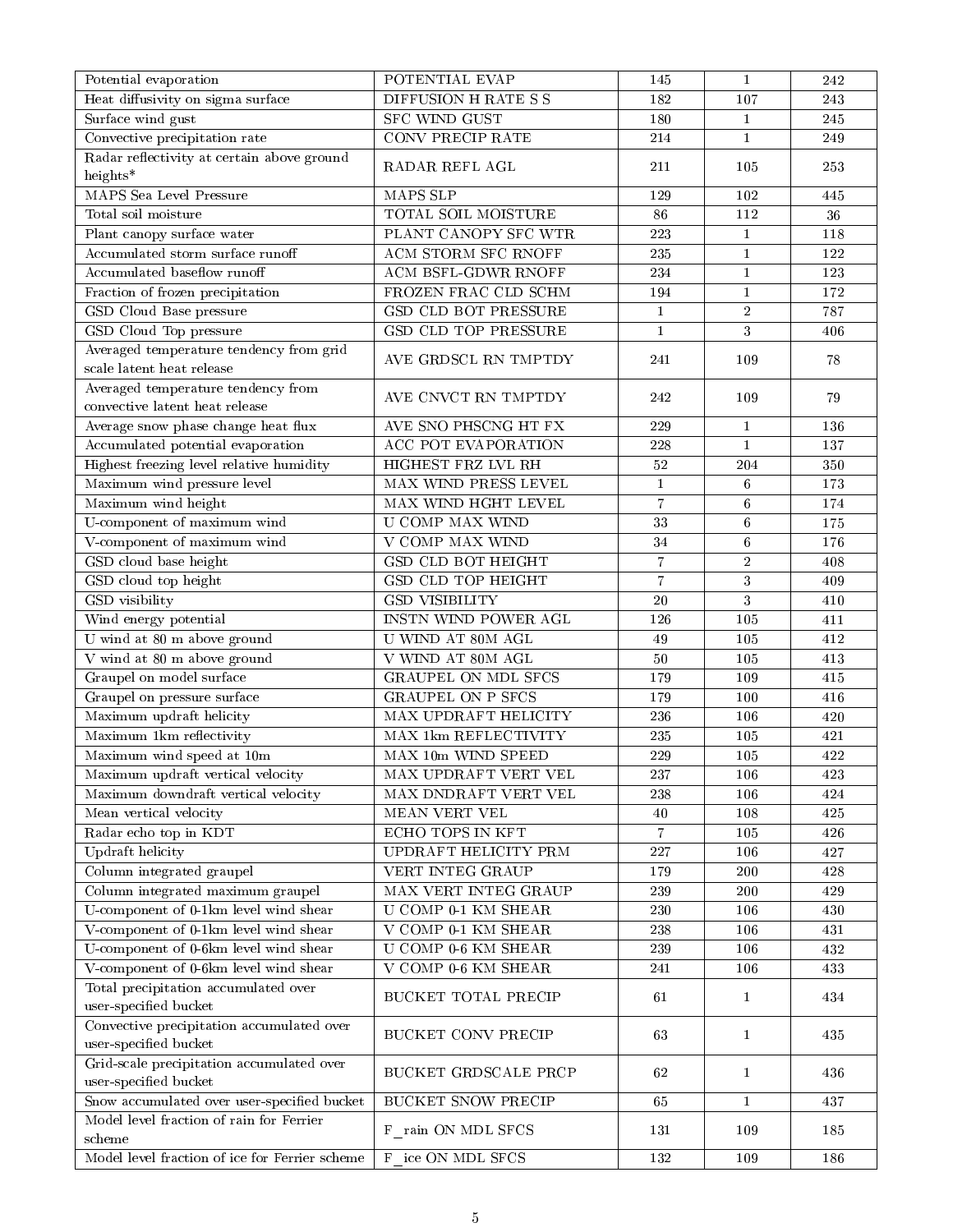| Model level total condensate for Ferrier<br>CONDENSATE MDL SFCS<br>199<br>135<br>109<br>scheme<br>Height of sigma surface<br>HEIGHT OF SIGMA SFCS<br>$\overline{7}$<br>107<br>205<br>Temperature on sigma surface<br>TEMP ON SIGMA SFCS<br>11<br>107<br>206<br>Specific humidity on sigma surface<br>SPEC HUM ON S SFCS<br>51<br>107<br>207<br>U-wind on sigma surface<br>U WIND ON SIGMA SFCS<br>33<br>208<br>107<br>V-wind on sigma surface<br>V WIND ON SIGMA SFCS<br>107<br>34<br>209<br>Omega on sigma surface<br>OMEGA ON SIGMA SFCS<br>39<br>107<br>210<br>Cloud water on sigma surface<br>CLOUD WATR ON S SFCS<br>153<br>107<br>211<br>Cloud ice on sigma surface<br>CLOUD ICE ON S SFCS<br>58<br>107<br>212<br>RAIN ON S SFCS<br>Rain on sigma surface<br>170<br>107<br>213<br>Snow on sigma surface<br>SNOW ON S SFCS<br>171<br>107<br>$\sqrt{214}$<br>Condensate on sigma surface<br>CONDENSATE ON S SFCS<br>135<br>107<br>215<br>Pressure on sigma surface<br>PRESS ON SIG SFCS<br>$\mathbf{1}$<br>107<br>216<br>Turbulent kinetic energy on sigma surface<br>TRBLNT KE ON S SFCS<br>158<br>107<br>217<br>Cloud fraction on sigma surface<br>CLD FRAC ON SIG SFCS<br>71<br>222<br>107<br><b>GRAUPEL ON S SFCS</b><br>Graupel on sigma surface<br>179<br>107<br>255<br>LCL level pressure<br>LIFT PCL LVL PRESS<br>141<br>116<br>246<br>LOWEST WET BULB ZERO HEIGHT<br>$\overline{7}$<br>LOW WET BULB ZERO HT<br>245<br>247<br><b>LEAF AREA INDEX</b><br>Leaf area index<br>182<br>$\mathbf{1}$<br>254<br>Accumulated land surface model<br>ACM LSM PRECIP<br>154<br>$\mathbf{1}$<br>256<br>precipitation<br>In-flight icing<br><b>IN-FLIGHT ICING</b><br>186<br>100<br>257<br>Clear air turbulence<br>CLEAR AIR TURBULENCE<br>185<br>100<br>258<br>Wind shear between shelter level and 2000<br>$0-2000FT$ LLWS<br>136<br>106<br>259<br>${\rm FT}$<br>Ceiling<br><b>CEILING</b><br>$\overline{7}$<br>260<br>215<br>Flight restriction<br>$20\,$<br>FLIGHT RESTRICTION<br>$\overline{2}$<br>$261\,$<br>Instantaneous clear sky incoming surface<br>262<br>INSTN CLR INC SFC SW<br>161<br>$\mathbf{1}$<br>shortwave<br>Pressure level riming factor for Ferrier<br>F RimeF ON P SFCS<br>133<br>100<br>263<br>scheme<br>Model level vertical velocity<br>W WIND ON MDL SFCS<br>264<br>40<br>109<br><b>BRIGHTNESS TEMP</b><br>265<br>Brightness temperature<br>$2\sqrt{13}$<br>$\,8\,$<br>$\mathbf 1$<br>Average albedo<br><b>AVE ALBEDO</b><br>84<br>266<br>OZONE ON MDL SFCS<br>154<br>109<br>Ozone on model surface<br>267<br>OZONE ON P SFCS<br>154<br>268<br>100<br>Ozone on pressure surface<br>Surface zonal momentum flux<br>SFC ZONAL MOMEN FX<br>124<br>269<br>$\mathbf{1}$<br><b>SFC MERID MOMEN FX</b><br>Surface meridional momentum flux<br>125<br>$\mathbf{1}$<br>270<br>AVE PRECIP RATE<br>Average precipitation rate<br>59<br>$2\,71$<br>1<br>AVE CONV PRECIP RATE<br>Average convective precipitation rate<br>214<br>$\mathbf{1}$<br>272<br>Instantaneous outgoing longwave at top of<br>INSTN OUT TOA LW RAD<br>212<br>8<br>274<br>atmosphere<br>Total spectrum brightness temperature<br>$8\phantom{.0}$<br>$275\,$<br>BRIGHTNESS TEMP NCAR<br>118<br>Model top pressure<br>MODEL TOP PRESSURE<br>8<br>$\bf 282$<br>1<br>Composite rain radar reflectivity<br>COMPOSITE RAIN REFL<br>165<br>200<br>276<br>Composite ice radar reflectivity<br>COMPOSITE ICE REFL<br>166<br>200<br>$277\,$<br>Composite radar reflectivity from convection<br>COMPOSITE CONV REFL<br>167<br>200<br>278<br>Rain radar reflecting angle<br>RAIN RADAR REFL AGL<br>$279\,$<br>165<br>105<br>Ice radar reflecting angle<br>ICE RADAR REFL AGL<br>166<br>105<br>280<br>Convection radar reflecting angle<br>CONV RADAR REFL AGL<br>167<br>105<br>281<br>Model level vertical velocity<br>W WIND ON P SFCS<br>284<br>40<br>100<br>Column integrated super cool liquid water<br>TOTAL COLD LIQUID<br>168<br>200<br>285<br>Column integrated melting ice<br>TOTAL MELTING ICE<br>169<br>200<br>286<br>Height of lowest level super cool liquid water<br>COLD LIQ BOT HEIGHT<br>$\overline{7}$<br>253<br>$287\,$ | Model level riming factor for Ferrier scheme | F RimeF ON MDL SFCS | 133 | 109 | 187 |
|--------------------------------------------------------------------------------------------------------------------------------------------------------------------------------------------------------------------------------------------------------------------------------------------------------------------------------------------------------------------------------------------------------------------------------------------------------------------------------------------------------------------------------------------------------------------------------------------------------------------------------------------------------------------------------------------------------------------------------------------------------------------------------------------------------------------------------------------------------------------------------------------------------------------------------------------------------------------------------------------------------------------------------------------------------------------------------------------------------------------------------------------------------------------------------------------------------------------------------------------------------------------------------------------------------------------------------------------------------------------------------------------------------------------------------------------------------------------------------------------------------------------------------------------------------------------------------------------------------------------------------------------------------------------------------------------------------------------------------------------------------------------------------------------------------------------------------------------------------------------------------------------------------------------------------------------------------------------------------------------------------------------------------------------------------------------------------------------------------------------------------------------------------------------------------------------------------------------------------------------------------------------------------------------------------------------------------------------------------------------------------------------------------------------------------------------------------------------------------------------------------------------------------------------------------------------------------------------------------------------------------------------------------------------------------------------------------------------------------------------------------------------------------------------------------------------------------------------------------------------------------------------------------------------------------------------------------------------------------------------------------------------------------------------------------------------------------------------------------------------------------------------------------------------------------------------------------------------------------------------------------------------------------------------------------------------------------------------------------------------------------------------------------------------------------------------------------------------------------------------------------------------------------------------------------------------------------------------------------------------------------------------------------------------------------------------------------------------------------------------------------------------------------------------------------------------------------------------------------------------------------------------------------------------------------------------------------------------------------------------------------------------------------------------------------------------------------------------------------------------|----------------------------------------------|---------------------|-----|-----|-----|
|                                                                                                                                                                                                                                                                                                                                                                                                                                                                                                                                                                                                                                                                                                                                                                                                                                                                                                                                                                                                                                                                                                                                                                                                                                                                                                                                                                                                                                                                                                                                                                                                                                                                                                                                                                                                                                                                                                                                                                                                                                                                                                                                                                                                                                                                                                                                                                                                                                                                                                                                                                                                                                                                                                                                                                                                                                                                                                                                                                                                                                                                                                                                                                                                                                                                                                                                                                                                                                                                                                                                                                                                                                                                                                                                                                                                                                                                                                                                                                                                                                                                                                                    |                                              |                     |     |     |     |
|                                                                                                                                                                                                                                                                                                                                                                                                                                                                                                                                                                                                                                                                                                                                                                                                                                                                                                                                                                                                                                                                                                                                                                                                                                                                                                                                                                                                                                                                                                                                                                                                                                                                                                                                                                                                                                                                                                                                                                                                                                                                                                                                                                                                                                                                                                                                                                                                                                                                                                                                                                                                                                                                                                                                                                                                                                                                                                                                                                                                                                                                                                                                                                                                                                                                                                                                                                                                                                                                                                                                                                                                                                                                                                                                                                                                                                                                                                                                                                                                                                                                                                                    |                                              |                     |     |     |     |
|                                                                                                                                                                                                                                                                                                                                                                                                                                                                                                                                                                                                                                                                                                                                                                                                                                                                                                                                                                                                                                                                                                                                                                                                                                                                                                                                                                                                                                                                                                                                                                                                                                                                                                                                                                                                                                                                                                                                                                                                                                                                                                                                                                                                                                                                                                                                                                                                                                                                                                                                                                                                                                                                                                                                                                                                                                                                                                                                                                                                                                                                                                                                                                                                                                                                                                                                                                                                                                                                                                                                                                                                                                                                                                                                                                                                                                                                                                                                                                                                                                                                                                                    |                                              |                     |     |     |     |
|                                                                                                                                                                                                                                                                                                                                                                                                                                                                                                                                                                                                                                                                                                                                                                                                                                                                                                                                                                                                                                                                                                                                                                                                                                                                                                                                                                                                                                                                                                                                                                                                                                                                                                                                                                                                                                                                                                                                                                                                                                                                                                                                                                                                                                                                                                                                                                                                                                                                                                                                                                                                                                                                                                                                                                                                                                                                                                                                                                                                                                                                                                                                                                                                                                                                                                                                                                                                                                                                                                                                                                                                                                                                                                                                                                                                                                                                                                                                                                                                                                                                                                                    |                                              |                     |     |     |     |
|                                                                                                                                                                                                                                                                                                                                                                                                                                                                                                                                                                                                                                                                                                                                                                                                                                                                                                                                                                                                                                                                                                                                                                                                                                                                                                                                                                                                                                                                                                                                                                                                                                                                                                                                                                                                                                                                                                                                                                                                                                                                                                                                                                                                                                                                                                                                                                                                                                                                                                                                                                                                                                                                                                                                                                                                                                                                                                                                                                                                                                                                                                                                                                                                                                                                                                                                                                                                                                                                                                                                                                                                                                                                                                                                                                                                                                                                                                                                                                                                                                                                                                                    |                                              |                     |     |     |     |
|                                                                                                                                                                                                                                                                                                                                                                                                                                                                                                                                                                                                                                                                                                                                                                                                                                                                                                                                                                                                                                                                                                                                                                                                                                                                                                                                                                                                                                                                                                                                                                                                                                                                                                                                                                                                                                                                                                                                                                                                                                                                                                                                                                                                                                                                                                                                                                                                                                                                                                                                                                                                                                                                                                                                                                                                                                                                                                                                                                                                                                                                                                                                                                                                                                                                                                                                                                                                                                                                                                                                                                                                                                                                                                                                                                                                                                                                                                                                                                                                                                                                                                                    |                                              |                     |     |     |     |
|                                                                                                                                                                                                                                                                                                                                                                                                                                                                                                                                                                                                                                                                                                                                                                                                                                                                                                                                                                                                                                                                                                                                                                                                                                                                                                                                                                                                                                                                                                                                                                                                                                                                                                                                                                                                                                                                                                                                                                                                                                                                                                                                                                                                                                                                                                                                                                                                                                                                                                                                                                                                                                                                                                                                                                                                                                                                                                                                                                                                                                                                                                                                                                                                                                                                                                                                                                                                                                                                                                                                                                                                                                                                                                                                                                                                                                                                                                                                                                                                                                                                                                                    |                                              |                     |     |     |     |
|                                                                                                                                                                                                                                                                                                                                                                                                                                                                                                                                                                                                                                                                                                                                                                                                                                                                                                                                                                                                                                                                                                                                                                                                                                                                                                                                                                                                                                                                                                                                                                                                                                                                                                                                                                                                                                                                                                                                                                                                                                                                                                                                                                                                                                                                                                                                                                                                                                                                                                                                                                                                                                                                                                                                                                                                                                                                                                                                                                                                                                                                                                                                                                                                                                                                                                                                                                                                                                                                                                                                                                                                                                                                                                                                                                                                                                                                                                                                                                                                                                                                                                                    |                                              |                     |     |     |     |
|                                                                                                                                                                                                                                                                                                                                                                                                                                                                                                                                                                                                                                                                                                                                                                                                                                                                                                                                                                                                                                                                                                                                                                                                                                                                                                                                                                                                                                                                                                                                                                                                                                                                                                                                                                                                                                                                                                                                                                                                                                                                                                                                                                                                                                                                                                                                                                                                                                                                                                                                                                                                                                                                                                                                                                                                                                                                                                                                                                                                                                                                                                                                                                                                                                                                                                                                                                                                                                                                                                                                                                                                                                                                                                                                                                                                                                                                                                                                                                                                                                                                                                                    |                                              |                     |     |     |     |
|                                                                                                                                                                                                                                                                                                                                                                                                                                                                                                                                                                                                                                                                                                                                                                                                                                                                                                                                                                                                                                                                                                                                                                                                                                                                                                                                                                                                                                                                                                                                                                                                                                                                                                                                                                                                                                                                                                                                                                                                                                                                                                                                                                                                                                                                                                                                                                                                                                                                                                                                                                                                                                                                                                                                                                                                                                                                                                                                                                                                                                                                                                                                                                                                                                                                                                                                                                                                                                                                                                                                                                                                                                                                                                                                                                                                                                                                                                                                                                                                                                                                                                                    |                                              |                     |     |     |     |
|                                                                                                                                                                                                                                                                                                                                                                                                                                                                                                                                                                                                                                                                                                                                                                                                                                                                                                                                                                                                                                                                                                                                                                                                                                                                                                                                                                                                                                                                                                                                                                                                                                                                                                                                                                                                                                                                                                                                                                                                                                                                                                                                                                                                                                                                                                                                                                                                                                                                                                                                                                                                                                                                                                                                                                                                                                                                                                                                                                                                                                                                                                                                                                                                                                                                                                                                                                                                                                                                                                                                                                                                                                                                                                                                                                                                                                                                                                                                                                                                                                                                                                                    |                                              |                     |     |     |     |
|                                                                                                                                                                                                                                                                                                                                                                                                                                                                                                                                                                                                                                                                                                                                                                                                                                                                                                                                                                                                                                                                                                                                                                                                                                                                                                                                                                                                                                                                                                                                                                                                                                                                                                                                                                                                                                                                                                                                                                                                                                                                                                                                                                                                                                                                                                                                                                                                                                                                                                                                                                                                                                                                                                                                                                                                                                                                                                                                                                                                                                                                                                                                                                                                                                                                                                                                                                                                                                                                                                                                                                                                                                                                                                                                                                                                                                                                                                                                                                                                                                                                                                                    |                                              |                     |     |     |     |
|                                                                                                                                                                                                                                                                                                                                                                                                                                                                                                                                                                                                                                                                                                                                                                                                                                                                                                                                                                                                                                                                                                                                                                                                                                                                                                                                                                                                                                                                                                                                                                                                                                                                                                                                                                                                                                                                                                                                                                                                                                                                                                                                                                                                                                                                                                                                                                                                                                                                                                                                                                                                                                                                                                                                                                                                                                                                                                                                                                                                                                                                                                                                                                                                                                                                                                                                                                                                                                                                                                                                                                                                                                                                                                                                                                                                                                                                                                                                                                                                                                                                                                                    |                                              |                     |     |     |     |
|                                                                                                                                                                                                                                                                                                                                                                                                                                                                                                                                                                                                                                                                                                                                                                                                                                                                                                                                                                                                                                                                                                                                                                                                                                                                                                                                                                                                                                                                                                                                                                                                                                                                                                                                                                                                                                                                                                                                                                                                                                                                                                                                                                                                                                                                                                                                                                                                                                                                                                                                                                                                                                                                                                                                                                                                                                                                                                                                                                                                                                                                                                                                                                                                                                                                                                                                                                                                                                                                                                                                                                                                                                                                                                                                                                                                                                                                                                                                                                                                                                                                                                                    |                                              |                     |     |     |     |
|                                                                                                                                                                                                                                                                                                                                                                                                                                                                                                                                                                                                                                                                                                                                                                                                                                                                                                                                                                                                                                                                                                                                                                                                                                                                                                                                                                                                                                                                                                                                                                                                                                                                                                                                                                                                                                                                                                                                                                                                                                                                                                                                                                                                                                                                                                                                                                                                                                                                                                                                                                                                                                                                                                                                                                                                                                                                                                                                                                                                                                                                                                                                                                                                                                                                                                                                                                                                                                                                                                                                                                                                                                                                                                                                                                                                                                                                                                                                                                                                                                                                                                                    |                                              |                     |     |     |     |
|                                                                                                                                                                                                                                                                                                                                                                                                                                                                                                                                                                                                                                                                                                                                                                                                                                                                                                                                                                                                                                                                                                                                                                                                                                                                                                                                                                                                                                                                                                                                                                                                                                                                                                                                                                                                                                                                                                                                                                                                                                                                                                                                                                                                                                                                                                                                                                                                                                                                                                                                                                                                                                                                                                                                                                                                                                                                                                                                                                                                                                                                                                                                                                                                                                                                                                                                                                                                                                                                                                                                                                                                                                                                                                                                                                                                                                                                                                                                                                                                                                                                                                                    |                                              |                     |     |     |     |
|                                                                                                                                                                                                                                                                                                                                                                                                                                                                                                                                                                                                                                                                                                                                                                                                                                                                                                                                                                                                                                                                                                                                                                                                                                                                                                                                                                                                                                                                                                                                                                                                                                                                                                                                                                                                                                                                                                                                                                                                                                                                                                                                                                                                                                                                                                                                                                                                                                                                                                                                                                                                                                                                                                                                                                                                                                                                                                                                                                                                                                                                                                                                                                                                                                                                                                                                                                                                                                                                                                                                                                                                                                                                                                                                                                                                                                                                                                                                                                                                                                                                                                                    |                                              |                     |     |     |     |
|                                                                                                                                                                                                                                                                                                                                                                                                                                                                                                                                                                                                                                                                                                                                                                                                                                                                                                                                                                                                                                                                                                                                                                                                                                                                                                                                                                                                                                                                                                                                                                                                                                                                                                                                                                                                                                                                                                                                                                                                                                                                                                                                                                                                                                                                                                                                                                                                                                                                                                                                                                                                                                                                                                                                                                                                                                                                                                                                                                                                                                                                                                                                                                                                                                                                                                                                                                                                                                                                                                                                                                                                                                                                                                                                                                                                                                                                                                                                                                                                                                                                                                                    |                                              |                     |     |     |     |
|                                                                                                                                                                                                                                                                                                                                                                                                                                                                                                                                                                                                                                                                                                                                                                                                                                                                                                                                                                                                                                                                                                                                                                                                                                                                                                                                                                                                                                                                                                                                                                                                                                                                                                                                                                                                                                                                                                                                                                                                                                                                                                                                                                                                                                                                                                                                                                                                                                                                                                                                                                                                                                                                                                                                                                                                                                                                                                                                                                                                                                                                                                                                                                                                                                                                                                                                                                                                                                                                                                                                                                                                                                                                                                                                                                                                                                                                                                                                                                                                                                                                                                                    |                                              |                     |     |     |     |
|                                                                                                                                                                                                                                                                                                                                                                                                                                                                                                                                                                                                                                                                                                                                                                                                                                                                                                                                                                                                                                                                                                                                                                                                                                                                                                                                                                                                                                                                                                                                                                                                                                                                                                                                                                                                                                                                                                                                                                                                                                                                                                                                                                                                                                                                                                                                                                                                                                                                                                                                                                                                                                                                                                                                                                                                                                                                                                                                                                                                                                                                                                                                                                                                                                                                                                                                                                                                                                                                                                                                                                                                                                                                                                                                                                                                                                                                                                                                                                                                                                                                                                                    |                                              |                     |     |     |     |
|                                                                                                                                                                                                                                                                                                                                                                                                                                                                                                                                                                                                                                                                                                                                                                                                                                                                                                                                                                                                                                                                                                                                                                                                                                                                                                                                                                                                                                                                                                                                                                                                                                                                                                                                                                                                                                                                                                                                                                                                                                                                                                                                                                                                                                                                                                                                                                                                                                                                                                                                                                                                                                                                                                                                                                                                                                                                                                                                                                                                                                                                                                                                                                                                                                                                                                                                                                                                                                                                                                                                                                                                                                                                                                                                                                                                                                                                                                                                                                                                                                                                                                                    |                                              |                     |     |     |     |
|                                                                                                                                                                                                                                                                                                                                                                                                                                                                                                                                                                                                                                                                                                                                                                                                                                                                                                                                                                                                                                                                                                                                                                                                                                                                                                                                                                                                                                                                                                                                                                                                                                                                                                                                                                                                                                                                                                                                                                                                                                                                                                                                                                                                                                                                                                                                                                                                                                                                                                                                                                                                                                                                                                                                                                                                                                                                                                                                                                                                                                                                                                                                                                                                                                                                                                                                                                                                                                                                                                                                                                                                                                                                                                                                                                                                                                                                                                                                                                                                                                                                                                                    |                                              |                     |     |     |     |
|                                                                                                                                                                                                                                                                                                                                                                                                                                                                                                                                                                                                                                                                                                                                                                                                                                                                                                                                                                                                                                                                                                                                                                                                                                                                                                                                                                                                                                                                                                                                                                                                                                                                                                                                                                                                                                                                                                                                                                                                                                                                                                                                                                                                                                                                                                                                                                                                                                                                                                                                                                                                                                                                                                                                                                                                                                                                                                                                                                                                                                                                                                                                                                                                                                                                                                                                                                                                                                                                                                                                                                                                                                                                                                                                                                                                                                                                                                                                                                                                                                                                                                                    |                                              |                     |     |     |     |
|                                                                                                                                                                                                                                                                                                                                                                                                                                                                                                                                                                                                                                                                                                                                                                                                                                                                                                                                                                                                                                                                                                                                                                                                                                                                                                                                                                                                                                                                                                                                                                                                                                                                                                                                                                                                                                                                                                                                                                                                                                                                                                                                                                                                                                                                                                                                                                                                                                                                                                                                                                                                                                                                                                                                                                                                                                                                                                                                                                                                                                                                                                                                                                                                                                                                                                                                                                                                                                                                                                                                                                                                                                                                                                                                                                                                                                                                                                                                                                                                                                                                                                                    |                                              |                     |     |     |     |
|                                                                                                                                                                                                                                                                                                                                                                                                                                                                                                                                                                                                                                                                                                                                                                                                                                                                                                                                                                                                                                                                                                                                                                                                                                                                                                                                                                                                                                                                                                                                                                                                                                                                                                                                                                                                                                                                                                                                                                                                                                                                                                                                                                                                                                                                                                                                                                                                                                                                                                                                                                                                                                                                                                                                                                                                                                                                                                                                                                                                                                                                                                                                                                                                                                                                                                                                                                                                                                                                                                                                                                                                                                                                                                                                                                                                                                                                                                                                                                                                                                                                                                                    |                                              |                     |     |     |     |
|                                                                                                                                                                                                                                                                                                                                                                                                                                                                                                                                                                                                                                                                                                                                                                                                                                                                                                                                                                                                                                                                                                                                                                                                                                                                                                                                                                                                                                                                                                                                                                                                                                                                                                                                                                                                                                                                                                                                                                                                                                                                                                                                                                                                                                                                                                                                                                                                                                                                                                                                                                                                                                                                                                                                                                                                                                                                                                                                                                                                                                                                                                                                                                                                                                                                                                                                                                                                                                                                                                                                                                                                                                                                                                                                                                                                                                                                                                                                                                                                                                                                                                                    |                                              |                     |     |     |     |
|                                                                                                                                                                                                                                                                                                                                                                                                                                                                                                                                                                                                                                                                                                                                                                                                                                                                                                                                                                                                                                                                                                                                                                                                                                                                                                                                                                                                                                                                                                                                                                                                                                                                                                                                                                                                                                                                                                                                                                                                                                                                                                                                                                                                                                                                                                                                                                                                                                                                                                                                                                                                                                                                                                                                                                                                                                                                                                                                                                                                                                                                                                                                                                                                                                                                                                                                                                                                                                                                                                                                                                                                                                                                                                                                                                                                                                                                                                                                                                                                                                                                                                                    |                                              |                     |     |     |     |
|                                                                                                                                                                                                                                                                                                                                                                                                                                                                                                                                                                                                                                                                                                                                                                                                                                                                                                                                                                                                                                                                                                                                                                                                                                                                                                                                                                                                                                                                                                                                                                                                                                                                                                                                                                                                                                                                                                                                                                                                                                                                                                                                                                                                                                                                                                                                                                                                                                                                                                                                                                                                                                                                                                                                                                                                                                                                                                                                                                                                                                                                                                                                                                                                                                                                                                                                                                                                                                                                                                                                                                                                                                                                                                                                                                                                                                                                                                                                                                                                                                                                                                                    |                                              |                     |     |     |     |
|                                                                                                                                                                                                                                                                                                                                                                                                                                                                                                                                                                                                                                                                                                                                                                                                                                                                                                                                                                                                                                                                                                                                                                                                                                                                                                                                                                                                                                                                                                                                                                                                                                                                                                                                                                                                                                                                                                                                                                                                                                                                                                                                                                                                                                                                                                                                                                                                                                                                                                                                                                                                                                                                                                                                                                                                                                                                                                                                                                                                                                                                                                                                                                                                                                                                                                                                                                                                                                                                                                                                                                                                                                                                                                                                                                                                                                                                                                                                                                                                                                                                                                                    |                                              |                     |     |     |     |
|                                                                                                                                                                                                                                                                                                                                                                                                                                                                                                                                                                                                                                                                                                                                                                                                                                                                                                                                                                                                                                                                                                                                                                                                                                                                                                                                                                                                                                                                                                                                                                                                                                                                                                                                                                                                                                                                                                                                                                                                                                                                                                                                                                                                                                                                                                                                                                                                                                                                                                                                                                                                                                                                                                                                                                                                                                                                                                                                                                                                                                                                                                                                                                                                                                                                                                                                                                                                                                                                                                                                                                                                                                                                                                                                                                                                                                                                                                                                                                                                                                                                                                                    |                                              |                     |     |     |     |
|                                                                                                                                                                                                                                                                                                                                                                                                                                                                                                                                                                                                                                                                                                                                                                                                                                                                                                                                                                                                                                                                                                                                                                                                                                                                                                                                                                                                                                                                                                                                                                                                                                                                                                                                                                                                                                                                                                                                                                                                                                                                                                                                                                                                                                                                                                                                                                                                                                                                                                                                                                                                                                                                                                                                                                                                                                                                                                                                                                                                                                                                                                                                                                                                                                                                                                                                                                                                                                                                                                                                                                                                                                                                                                                                                                                                                                                                                                                                                                                                                                                                                                                    |                                              |                     |     |     |     |
|                                                                                                                                                                                                                                                                                                                                                                                                                                                                                                                                                                                                                                                                                                                                                                                                                                                                                                                                                                                                                                                                                                                                                                                                                                                                                                                                                                                                                                                                                                                                                                                                                                                                                                                                                                                                                                                                                                                                                                                                                                                                                                                                                                                                                                                                                                                                                                                                                                                                                                                                                                                                                                                                                                                                                                                                                                                                                                                                                                                                                                                                                                                                                                                                                                                                                                                                                                                                                                                                                                                                                                                                                                                                                                                                                                                                                                                                                                                                                                                                                                                                                                                    |                                              |                     |     |     |     |
|                                                                                                                                                                                                                                                                                                                                                                                                                                                                                                                                                                                                                                                                                                                                                                                                                                                                                                                                                                                                                                                                                                                                                                                                                                                                                                                                                                                                                                                                                                                                                                                                                                                                                                                                                                                                                                                                                                                                                                                                                                                                                                                                                                                                                                                                                                                                                                                                                                                                                                                                                                                                                                                                                                                                                                                                                                                                                                                                                                                                                                                                                                                                                                                                                                                                                                                                                                                                                                                                                                                                                                                                                                                                                                                                                                                                                                                                                                                                                                                                                                                                                                                    |                                              |                     |     |     |     |
|                                                                                                                                                                                                                                                                                                                                                                                                                                                                                                                                                                                                                                                                                                                                                                                                                                                                                                                                                                                                                                                                                                                                                                                                                                                                                                                                                                                                                                                                                                                                                                                                                                                                                                                                                                                                                                                                                                                                                                                                                                                                                                                                                                                                                                                                                                                                                                                                                                                                                                                                                                                                                                                                                                                                                                                                                                                                                                                                                                                                                                                                                                                                                                                                                                                                                                                                                                                                                                                                                                                                                                                                                                                                                                                                                                                                                                                                                                                                                                                                                                                                                                                    |                                              |                     |     |     |     |
|                                                                                                                                                                                                                                                                                                                                                                                                                                                                                                                                                                                                                                                                                                                                                                                                                                                                                                                                                                                                                                                                                                                                                                                                                                                                                                                                                                                                                                                                                                                                                                                                                                                                                                                                                                                                                                                                                                                                                                                                                                                                                                                                                                                                                                                                                                                                                                                                                                                                                                                                                                                                                                                                                                                                                                                                                                                                                                                                                                                                                                                                                                                                                                                                                                                                                                                                                                                                                                                                                                                                                                                                                                                                                                                                                                                                                                                                                                                                                                                                                                                                                                                    |                                              |                     |     |     |     |
|                                                                                                                                                                                                                                                                                                                                                                                                                                                                                                                                                                                                                                                                                                                                                                                                                                                                                                                                                                                                                                                                                                                                                                                                                                                                                                                                                                                                                                                                                                                                                                                                                                                                                                                                                                                                                                                                                                                                                                                                                                                                                                                                                                                                                                                                                                                                                                                                                                                                                                                                                                                                                                                                                                                                                                                                                                                                                                                                                                                                                                                                                                                                                                                                                                                                                                                                                                                                                                                                                                                                                                                                                                                                                                                                                                                                                                                                                                                                                                                                                                                                                                                    |                                              |                     |     |     |     |
|                                                                                                                                                                                                                                                                                                                                                                                                                                                                                                                                                                                                                                                                                                                                                                                                                                                                                                                                                                                                                                                                                                                                                                                                                                                                                                                                                                                                                                                                                                                                                                                                                                                                                                                                                                                                                                                                                                                                                                                                                                                                                                                                                                                                                                                                                                                                                                                                                                                                                                                                                                                                                                                                                                                                                                                                                                                                                                                                                                                                                                                                                                                                                                                                                                                                                                                                                                                                                                                                                                                                                                                                                                                                                                                                                                                                                                                                                                                                                                                                                                                                                                                    |                                              |                     |     |     |     |
|                                                                                                                                                                                                                                                                                                                                                                                                                                                                                                                                                                                                                                                                                                                                                                                                                                                                                                                                                                                                                                                                                                                                                                                                                                                                                                                                                                                                                                                                                                                                                                                                                                                                                                                                                                                                                                                                                                                                                                                                                                                                                                                                                                                                                                                                                                                                                                                                                                                                                                                                                                                                                                                                                                                                                                                                                                                                                                                                                                                                                                                                                                                                                                                                                                                                                                                                                                                                                                                                                                                                                                                                                                                                                                                                                                                                                                                                                                                                                                                                                                                                                                                    |                                              |                     |     |     |     |
|                                                                                                                                                                                                                                                                                                                                                                                                                                                                                                                                                                                                                                                                                                                                                                                                                                                                                                                                                                                                                                                                                                                                                                                                                                                                                                                                                                                                                                                                                                                                                                                                                                                                                                                                                                                                                                                                                                                                                                                                                                                                                                                                                                                                                                                                                                                                                                                                                                                                                                                                                                                                                                                                                                                                                                                                                                                                                                                                                                                                                                                                                                                                                                                                                                                                                                                                                                                                                                                                                                                                                                                                                                                                                                                                                                                                                                                                                                                                                                                                                                                                                                                    |                                              |                     |     |     |     |
|                                                                                                                                                                                                                                                                                                                                                                                                                                                                                                                                                                                                                                                                                                                                                                                                                                                                                                                                                                                                                                                                                                                                                                                                                                                                                                                                                                                                                                                                                                                                                                                                                                                                                                                                                                                                                                                                                                                                                                                                                                                                                                                                                                                                                                                                                                                                                                                                                                                                                                                                                                                                                                                                                                                                                                                                                                                                                                                                                                                                                                                                                                                                                                                                                                                                                                                                                                                                                                                                                                                                                                                                                                                                                                                                                                                                                                                                                                                                                                                                                                                                                                                    |                                              |                     |     |     |     |
|                                                                                                                                                                                                                                                                                                                                                                                                                                                                                                                                                                                                                                                                                                                                                                                                                                                                                                                                                                                                                                                                                                                                                                                                                                                                                                                                                                                                                                                                                                                                                                                                                                                                                                                                                                                                                                                                                                                                                                                                                                                                                                                                                                                                                                                                                                                                                                                                                                                                                                                                                                                                                                                                                                                                                                                                                                                                                                                                                                                                                                                                                                                                                                                                                                                                                                                                                                                                                                                                                                                                                                                                                                                                                                                                                                                                                                                                                                                                                                                                                                                                                                                    |                                              |                     |     |     |     |
|                                                                                                                                                                                                                                                                                                                                                                                                                                                                                                                                                                                                                                                                                                                                                                                                                                                                                                                                                                                                                                                                                                                                                                                                                                                                                                                                                                                                                                                                                                                                                                                                                                                                                                                                                                                                                                                                                                                                                                                                                                                                                                                                                                                                                                                                                                                                                                                                                                                                                                                                                                                                                                                                                                                                                                                                                                                                                                                                                                                                                                                                                                                                                                                                                                                                                                                                                                                                                                                                                                                                                                                                                                                                                                                                                                                                                                                                                                                                                                                                                                                                                                                    |                                              |                     |     |     |     |
|                                                                                                                                                                                                                                                                                                                                                                                                                                                                                                                                                                                                                                                                                                                                                                                                                                                                                                                                                                                                                                                                                                                                                                                                                                                                                                                                                                                                                                                                                                                                                                                                                                                                                                                                                                                                                                                                                                                                                                                                                                                                                                                                                                                                                                                                                                                                                                                                                                                                                                                                                                                                                                                                                                                                                                                                                                                                                                                                                                                                                                                                                                                                                                                                                                                                                                                                                                                                                                                                                                                                                                                                                                                                                                                                                                                                                                                                                                                                                                                                                                                                                                                    |                                              |                     |     |     |     |
|                                                                                                                                                                                                                                                                                                                                                                                                                                                                                                                                                                                                                                                                                                                                                                                                                                                                                                                                                                                                                                                                                                                                                                                                                                                                                                                                                                                                                                                                                                                                                                                                                                                                                                                                                                                                                                                                                                                                                                                                                                                                                                                                                                                                                                                                                                                                                                                                                                                                                                                                                                                                                                                                                                                                                                                                                                                                                                                                                                                                                                                                                                                                                                                                                                                                                                                                                                                                                                                                                                                                                                                                                                                                                                                                                                                                                                                                                                                                                                                                                                                                                                                    |                                              |                     |     |     |     |
|                                                                                                                                                                                                                                                                                                                                                                                                                                                                                                                                                                                                                                                                                                                                                                                                                                                                                                                                                                                                                                                                                                                                                                                                                                                                                                                                                                                                                                                                                                                                                                                                                                                                                                                                                                                                                                                                                                                                                                                                                                                                                                                                                                                                                                                                                                                                                                                                                                                                                                                                                                                                                                                                                                                                                                                                                                                                                                                                                                                                                                                                                                                                                                                                                                                                                                                                                                                                                                                                                                                                                                                                                                                                                                                                                                                                                                                                                                                                                                                                                                                                                                                    |                                              |                     |     |     |     |
|                                                                                                                                                                                                                                                                                                                                                                                                                                                                                                                                                                                                                                                                                                                                                                                                                                                                                                                                                                                                                                                                                                                                                                                                                                                                                                                                                                                                                                                                                                                                                                                                                                                                                                                                                                                                                                                                                                                                                                                                                                                                                                                                                                                                                                                                                                                                                                                                                                                                                                                                                                                                                                                                                                                                                                                                                                                                                                                                                                                                                                                                                                                                                                                                                                                                                                                                                                                                                                                                                                                                                                                                                                                                                                                                                                                                                                                                                                                                                                                                                                                                                                                    |                                              |                     |     |     |     |
|                                                                                                                                                                                                                                                                                                                                                                                                                                                                                                                                                                                                                                                                                                                                                                                                                                                                                                                                                                                                                                                                                                                                                                                                                                                                                                                                                                                                                                                                                                                                                                                                                                                                                                                                                                                                                                                                                                                                                                                                                                                                                                                                                                                                                                                                                                                                                                                                                                                                                                                                                                                                                                                                                                                                                                                                                                                                                                                                                                                                                                                                                                                                                                                                                                                                                                                                                                                                                                                                                                                                                                                                                                                                                                                                                                                                                                                                                                                                                                                                                                                                                                                    |                                              |                     |     |     |     |
|                                                                                                                                                                                                                                                                                                                                                                                                                                                                                                                                                                                                                                                                                                                                                                                                                                                                                                                                                                                                                                                                                                                                                                                                                                                                                                                                                                                                                                                                                                                                                                                                                                                                                                                                                                                                                                                                                                                                                                                                                                                                                                                                                                                                                                                                                                                                                                                                                                                                                                                                                                                                                                                                                                                                                                                                                                                                                                                                                                                                                                                                                                                                                                                                                                                                                                                                                                                                                                                                                                                                                                                                                                                                                                                                                                                                                                                                                                                                                                                                                                                                                                                    |                                              |                     |     |     |     |
|                                                                                                                                                                                                                                                                                                                                                                                                                                                                                                                                                                                                                                                                                                                                                                                                                                                                                                                                                                                                                                                                                                                                                                                                                                                                                                                                                                                                                                                                                                                                                                                                                                                                                                                                                                                                                                                                                                                                                                                                                                                                                                                                                                                                                                                                                                                                                                                                                                                                                                                                                                                                                                                                                                                                                                                                                                                                                                                                                                                                                                                                                                                                                                                                                                                                                                                                                                                                                                                                                                                                                                                                                                                                                                                                                                                                                                                                                                                                                                                                                                                                                                                    |                                              |                     |     |     |     |
|                                                                                                                                                                                                                                                                                                                                                                                                                                                                                                                                                                                                                                                                                                                                                                                                                                                                                                                                                                                                                                                                                                                                                                                                                                                                                                                                                                                                                                                                                                                                                                                                                                                                                                                                                                                                                                                                                                                                                                                                                                                                                                                                                                                                                                                                                                                                                                                                                                                                                                                                                                                                                                                                                                                                                                                                                                                                                                                                                                                                                                                                                                                                                                                                                                                                                                                                                                                                                                                                                                                                                                                                                                                                                                                                                                                                                                                                                                                                                                                                                                                                                                                    |                                              |                     |     |     |     |
|                                                                                                                                                                                                                                                                                                                                                                                                                                                                                                                                                                                                                                                                                                                                                                                                                                                                                                                                                                                                                                                                                                                                                                                                                                                                                                                                                                                                                                                                                                                                                                                                                                                                                                                                                                                                                                                                                                                                                                                                                                                                                                                                                                                                                                                                                                                                                                                                                                                                                                                                                                                                                                                                                                                                                                                                                                                                                                                                                                                                                                                                                                                                                                                                                                                                                                                                                                                                                                                                                                                                                                                                                                                                                                                                                                                                                                                                                                                                                                                                                                                                                                                    |                                              |                     |     |     |     |
|                                                                                                                                                                                                                                                                                                                                                                                                                                                                                                                                                                                                                                                                                                                                                                                                                                                                                                                                                                                                                                                                                                                                                                                                                                                                                                                                                                                                                                                                                                                                                                                                                                                                                                                                                                                                                                                                                                                                                                                                                                                                                                                                                                                                                                                                                                                                                                                                                                                                                                                                                                                                                                                                                                                                                                                                                                                                                                                                                                                                                                                                                                                                                                                                                                                                                                                                                                                                                                                                                                                                                                                                                                                                                                                                                                                                                                                                                                                                                                                                                                                                                                                    |                                              |                     |     |     |     |
|                                                                                                                                                                                                                                                                                                                                                                                                                                                                                                                                                                                                                                                                                                                                                                                                                                                                                                                                                                                                                                                                                                                                                                                                                                                                                                                                                                                                                                                                                                                                                                                                                                                                                                                                                                                                                                                                                                                                                                                                                                                                                                                                                                                                                                                                                                                                                                                                                                                                                                                                                                                                                                                                                                                                                                                                                                                                                                                                                                                                                                                                                                                                                                                                                                                                                                                                                                                                                                                                                                                                                                                                                                                                                                                                                                                                                                                                                                                                                                                                                                                                                                                    |                                              |                     |     |     |     |
|                                                                                                                                                                                                                                                                                                                                                                                                                                                                                                                                                                                                                                                                                                                                                                                                                                                                                                                                                                                                                                                                                                                                                                                                                                                                                                                                                                                                                                                                                                                                                                                                                                                                                                                                                                                                                                                                                                                                                                                                                                                                                                                                                                                                                                                                                                                                                                                                                                                                                                                                                                                                                                                                                                                                                                                                                                                                                                                                                                                                                                                                                                                                                                                                                                                                                                                                                                                                                                                                                                                                                                                                                                                                                                                                                                                                                                                                                                                                                                                                                                                                                                                    |                                              |                     |     |     |     |
|                                                                                                                                                                                                                                                                                                                                                                                                                                                                                                                                                                                                                                                                                                                                                                                                                                                                                                                                                                                                                                                                                                                                                                                                                                                                                                                                                                                                                                                                                                                                                                                                                                                                                                                                                                                                                                                                                                                                                                                                                                                                                                                                                                                                                                                                                                                                                                                                                                                                                                                                                                                                                                                                                                                                                                                                                                                                                                                                                                                                                                                                                                                                                                                                                                                                                                                                                                                                                                                                                                                                                                                                                                                                                                                                                                                                                                                                                                                                                                                                                                                                                                                    |                                              |                     |     |     |     |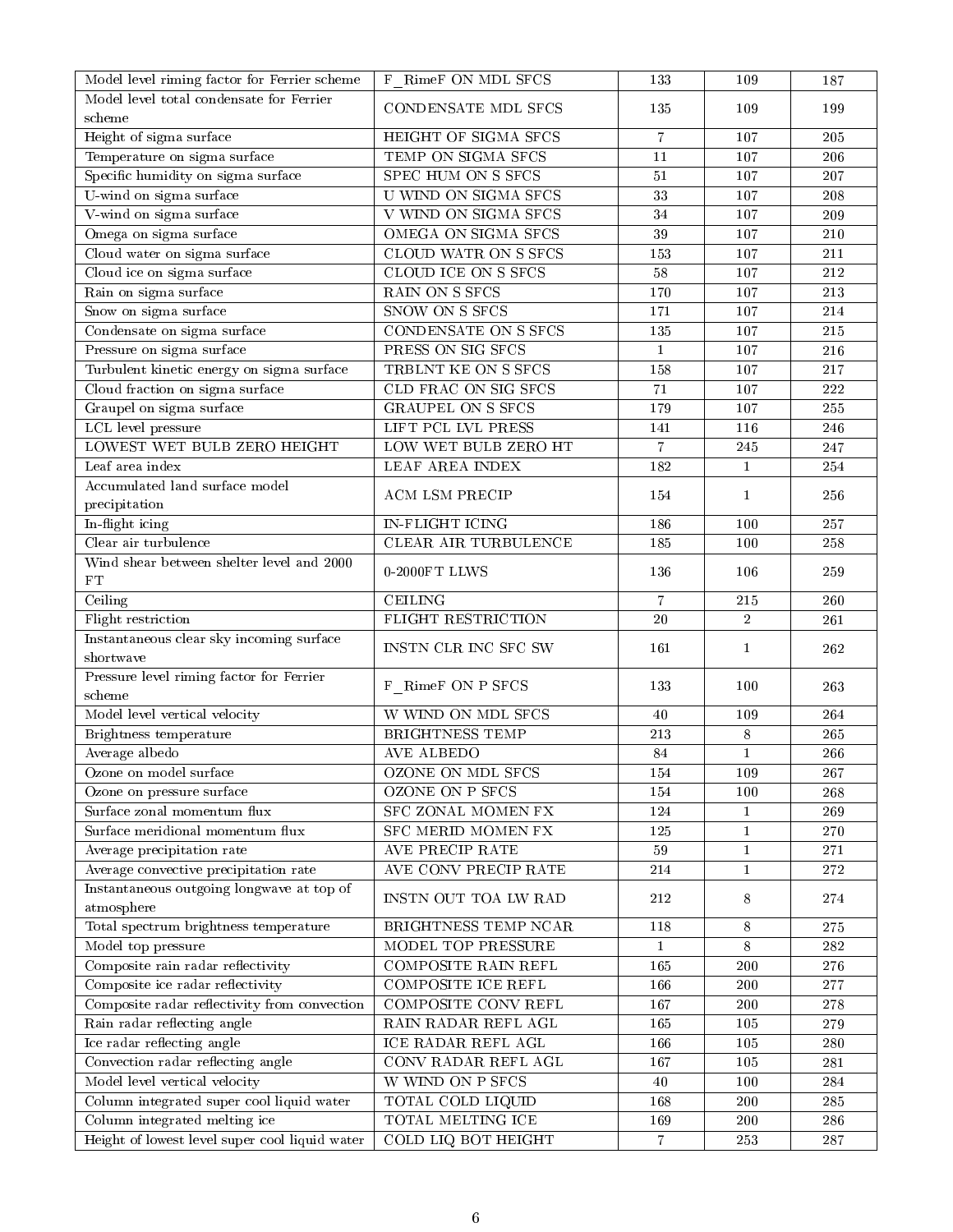| Richardson number planetary boundary<br>RICH NO PBL HEIGHT<br>220<br>289<br>7<br>layer height<br>Total column shortwave temperature<br>TOT COL SW T TNDY<br>250<br>200<br>290<br>tendency<br>Total column longwave temperature<br>TOT COL LW T TNDY<br>251<br>200<br>291<br>tendency<br>Total column gridded temperature tendency<br>TOT COL GRD T TNDY<br>200<br>292<br>241<br>Total column convective temperature<br>TOT COL CNVCT T TNDY<br>242<br>200<br>293<br>tendency<br>Radiative flux temperature tendency on<br>RADFLX TMP TNDY ON P<br>216<br>294<br>100<br>pressure level<br>Column integrated moisture convergence<br>TOT COL MST CNVG<br>135<br>295<br>200<br>Time averaged clear sky incoming UV-B<br>201<br>AVE CLR INC UV-B SW<br>297<br>1<br>shortwave<br>Time averaged incoming UV-B shortwave<br>AVE INC UV-B SW<br>200<br>$\mathbf{1}$<br>298<br>TOT COL OZONE<br>Total column ozone<br>10<br>200<br>299<br>AVE LOW CLOUD FRAC<br>Average low cloud fraction<br>71<br>214<br>300<br>AVE MID CLOUD FRAC<br>Average mid cloud fraction<br>71<br>224<br>301<br>Average high cloud fraction<br>AVE HIGH CLOUD FRAC<br>71<br>234<br>302<br>Average low cloud bottom pressure<br>AVE LOW CLOUD BOT P<br>$\mathbf{1}$<br>212<br>303<br>AVE LOW CLOUD TOP P<br>Average low cloud top pressure<br>$\mathbf{1}$<br>213<br>304<br>Average low cloud top temperature<br>AVE LOW CLOUD TOP T<br>11<br>213<br>305<br>Average mid cloud bottom pressure<br>AVE MID CLOUD BOT P<br>$\mathbf{1}$<br>222<br>306<br>Average mid cloud top pressure<br>AVE MID CLOUD TOP P<br>$\mathbf{1}$<br>223<br>307<br>AVE MID CLOUD TOP T<br>Average mid cloud top temperature<br>11<br>223<br>308<br>Average high cloud bottom pressure<br>AVE HIGH CLOUD BOT P<br>$\mathbf{1}$<br>232<br>309<br>Average high cloud top pressure<br>AVE HIGH CLOUD TOP P<br>$\mathbf{1}$<br>233<br>310<br>Average high cloud top temperature<br>AVE HIGH CLOUD TOP T<br>11<br>233<br>311<br>Total column relative humidity<br>TOT COL REL HUM<br>312<br>52<br>200<br><b>CLOUD WORK FUNCTION</b><br>313<br>Cloud work function<br>146<br>200<br>Temperature at maximum wind level<br>MAX WIND TEMPERATURE<br>11<br>6<br>314<br>Time averaged zonal gravity wave stress<br>AVE Z GRAVITY STRESS<br>147<br>$\mathbf{1}$<br>315<br>Time averaged meridional gravity wave<br>AVE M GRAVITY STRESS<br>$\mathbf{1}$<br>316<br>148<br>stress<br>AVE PRECIP TYPE<br>Average precipitation type<br>140<br>1<br>317<br>Simulated GOES 12 channel 2 brightness<br><b>GOES TB - CH2</b><br>213<br>8<br>327<br>temperature<br>Simulated GOES 12 channel 3 brightness<br><b>GOES TB - CH3</b><br>214<br>8<br>328<br>temperature<br>Simulated GOES 12 channel 4 brightness<br>GOES TB - CH4<br>215<br>8<br>329<br>temperature<br>Simulated GOES 12 channel 5 brightness<br>GOES TB - CH5<br>216<br>8<br>330<br>temperature<br>Cloud fraction on pressure surface<br>CLD FRAC ON P SFCS<br>71<br>331<br>100<br><b>U WIND ON THETA SFCS</b><br>U-wind on theta surface<br>33<br>113<br>332<br>V WIND ON THETA SFCS<br>V-wind on theta surface<br>34<br>113<br>333<br>TEMP ON THETA SFCS<br>Temperature on theta surface<br>11<br>113<br>334<br>PV ON THETA SFCS<br>Potential vorticity on theta surface<br>335<br>113<br>$\overline{4}$<br>Montgomery streamfunction on theta<br>M STRMFUNC ON THETA<br>37<br>113<br>353<br>surface<br>Relative humidity on theta surface<br>RH ON THETA SFCS<br>$52\,$<br>113<br>352<br>U wind on constant PV surface<br><b>U WIND ON PV SFCS</b><br>33<br>336<br>117<br>V wind on constant PV surface<br><b>V WIND ON PV SFCS</b><br>34<br>117<br>337<br>TEMP ON PV SFCS<br>Temperature on constant PV surface<br>$11\,$<br>338<br>117<br>Height on constant PV surface<br>HEIGHT ON PV SFCS<br>$\,7$<br>339<br>117 | Height of highest level super cool liquid<br>water | COLD LIQ TOP HEIGHT | 7 | 254 | 288 |
|-------------------------------------------------------------------------------------------------------------------------------------------------------------------------------------------------------------------------------------------------------------------------------------------------------------------------------------------------------------------------------------------------------------------------------------------------------------------------------------------------------------------------------------------------------------------------------------------------------------------------------------------------------------------------------------------------------------------------------------------------------------------------------------------------------------------------------------------------------------------------------------------------------------------------------------------------------------------------------------------------------------------------------------------------------------------------------------------------------------------------------------------------------------------------------------------------------------------------------------------------------------------------------------------------------------------------------------------------------------------------------------------------------------------------------------------------------------------------------------------------------------------------------------------------------------------------------------------------------------------------------------------------------------------------------------------------------------------------------------------------------------------------------------------------------------------------------------------------------------------------------------------------------------------------------------------------------------------------------------------------------------------------------------------------------------------------------------------------------------------------------------------------------------------------------------------------------------------------------------------------------------------------------------------------------------------------------------------------------------------------------------------------------------------------------------------------------------------------------------------------------------------------------------------------------------------------------------------------------------------------------------------------------------------------------------------------------------------------------------------------------------------------------------------------------------------------------------------------------------------------------------------------------------------------------------------------------------------------------------------------------------------------------------------------------------------------------------------------------------------------------------------------------------------------------------------------------------------------------------------------------------------------------------------------------------------------------------------------------------------------------------------------------------------------------------------------------------------------------------------------------------------------------------------------------------------------------------------------------------------------------------------------------------------------------------------------------------------------------------------------------------------------------------------------------------|----------------------------------------------------|---------------------|---|-----|-----|
|                                                                                                                                                                                                                                                                                                                                                                                                                                                                                                                                                                                                                                                                                                                                                                                                                                                                                                                                                                                                                                                                                                                                                                                                                                                                                                                                                                                                                                                                                                                                                                                                                                                                                                                                                                                                                                                                                                                                                                                                                                                                                                                                                                                                                                                                                                                                                                                                                                                                                                                                                                                                                                                                                                                                                                                                                                                                                                                                                                                                                                                                                                                                                                                                                                                                                                                                                                                                                                                                                                                                                                                                                                                                                                                                                                                                             |                                                    |                     |   |     |     |
|                                                                                                                                                                                                                                                                                                                                                                                                                                                                                                                                                                                                                                                                                                                                                                                                                                                                                                                                                                                                                                                                                                                                                                                                                                                                                                                                                                                                                                                                                                                                                                                                                                                                                                                                                                                                                                                                                                                                                                                                                                                                                                                                                                                                                                                                                                                                                                                                                                                                                                                                                                                                                                                                                                                                                                                                                                                                                                                                                                                                                                                                                                                                                                                                                                                                                                                                                                                                                                                                                                                                                                                                                                                                                                                                                                                                             |                                                    |                     |   |     |     |
|                                                                                                                                                                                                                                                                                                                                                                                                                                                                                                                                                                                                                                                                                                                                                                                                                                                                                                                                                                                                                                                                                                                                                                                                                                                                                                                                                                                                                                                                                                                                                                                                                                                                                                                                                                                                                                                                                                                                                                                                                                                                                                                                                                                                                                                                                                                                                                                                                                                                                                                                                                                                                                                                                                                                                                                                                                                                                                                                                                                                                                                                                                                                                                                                                                                                                                                                                                                                                                                                                                                                                                                                                                                                                                                                                                                                             |                                                    |                     |   |     |     |
|                                                                                                                                                                                                                                                                                                                                                                                                                                                                                                                                                                                                                                                                                                                                                                                                                                                                                                                                                                                                                                                                                                                                                                                                                                                                                                                                                                                                                                                                                                                                                                                                                                                                                                                                                                                                                                                                                                                                                                                                                                                                                                                                                                                                                                                                                                                                                                                                                                                                                                                                                                                                                                                                                                                                                                                                                                                                                                                                                                                                                                                                                                                                                                                                                                                                                                                                                                                                                                                                                                                                                                                                                                                                                                                                                                                                             |                                                    |                     |   |     |     |
|                                                                                                                                                                                                                                                                                                                                                                                                                                                                                                                                                                                                                                                                                                                                                                                                                                                                                                                                                                                                                                                                                                                                                                                                                                                                                                                                                                                                                                                                                                                                                                                                                                                                                                                                                                                                                                                                                                                                                                                                                                                                                                                                                                                                                                                                                                                                                                                                                                                                                                                                                                                                                                                                                                                                                                                                                                                                                                                                                                                                                                                                                                                                                                                                                                                                                                                                                                                                                                                                                                                                                                                                                                                                                                                                                                                                             |                                                    |                     |   |     |     |
|                                                                                                                                                                                                                                                                                                                                                                                                                                                                                                                                                                                                                                                                                                                                                                                                                                                                                                                                                                                                                                                                                                                                                                                                                                                                                                                                                                                                                                                                                                                                                                                                                                                                                                                                                                                                                                                                                                                                                                                                                                                                                                                                                                                                                                                                                                                                                                                                                                                                                                                                                                                                                                                                                                                                                                                                                                                                                                                                                                                                                                                                                                                                                                                                                                                                                                                                                                                                                                                                                                                                                                                                                                                                                                                                                                                                             |                                                    |                     |   |     |     |
|                                                                                                                                                                                                                                                                                                                                                                                                                                                                                                                                                                                                                                                                                                                                                                                                                                                                                                                                                                                                                                                                                                                                                                                                                                                                                                                                                                                                                                                                                                                                                                                                                                                                                                                                                                                                                                                                                                                                                                                                                                                                                                                                                                                                                                                                                                                                                                                                                                                                                                                                                                                                                                                                                                                                                                                                                                                                                                                                                                                                                                                                                                                                                                                                                                                                                                                                                                                                                                                                                                                                                                                                                                                                                                                                                                                                             |                                                    |                     |   |     |     |
|                                                                                                                                                                                                                                                                                                                                                                                                                                                                                                                                                                                                                                                                                                                                                                                                                                                                                                                                                                                                                                                                                                                                                                                                                                                                                                                                                                                                                                                                                                                                                                                                                                                                                                                                                                                                                                                                                                                                                                                                                                                                                                                                                                                                                                                                                                                                                                                                                                                                                                                                                                                                                                                                                                                                                                                                                                                                                                                                                                                                                                                                                                                                                                                                                                                                                                                                                                                                                                                                                                                                                                                                                                                                                                                                                                                                             |                                                    |                     |   |     |     |
|                                                                                                                                                                                                                                                                                                                                                                                                                                                                                                                                                                                                                                                                                                                                                                                                                                                                                                                                                                                                                                                                                                                                                                                                                                                                                                                                                                                                                                                                                                                                                                                                                                                                                                                                                                                                                                                                                                                                                                                                                                                                                                                                                                                                                                                                                                                                                                                                                                                                                                                                                                                                                                                                                                                                                                                                                                                                                                                                                                                                                                                                                                                                                                                                                                                                                                                                                                                                                                                                                                                                                                                                                                                                                                                                                                                                             |                                                    |                     |   |     |     |
|                                                                                                                                                                                                                                                                                                                                                                                                                                                                                                                                                                                                                                                                                                                                                                                                                                                                                                                                                                                                                                                                                                                                                                                                                                                                                                                                                                                                                                                                                                                                                                                                                                                                                                                                                                                                                                                                                                                                                                                                                                                                                                                                                                                                                                                                                                                                                                                                                                                                                                                                                                                                                                                                                                                                                                                                                                                                                                                                                                                                                                                                                                                                                                                                                                                                                                                                                                                                                                                                                                                                                                                                                                                                                                                                                                                                             |                                                    |                     |   |     |     |
|                                                                                                                                                                                                                                                                                                                                                                                                                                                                                                                                                                                                                                                                                                                                                                                                                                                                                                                                                                                                                                                                                                                                                                                                                                                                                                                                                                                                                                                                                                                                                                                                                                                                                                                                                                                                                                                                                                                                                                                                                                                                                                                                                                                                                                                                                                                                                                                                                                                                                                                                                                                                                                                                                                                                                                                                                                                                                                                                                                                                                                                                                                                                                                                                                                                                                                                                                                                                                                                                                                                                                                                                                                                                                                                                                                                                             |                                                    |                     |   |     |     |
|                                                                                                                                                                                                                                                                                                                                                                                                                                                                                                                                                                                                                                                                                                                                                                                                                                                                                                                                                                                                                                                                                                                                                                                                                                                                                                                                                                                                                                                                                                                                                                                                                                                                                                                                                                                                                                                                                                                                                                                                                                                                                                                                                                                                                                                                                                                                                                                                                                                                                                                                                                                                                                                                                                                                                                                                                                                                                                                                                                                                                                                                                                                                                                                                                                                                                                                                                                                                                                                                                                                                                                                                                                                                                                                                                                                                             |                                                    |                     |   |     |     |
|                                                                                                                                                                                                                                                                                                                                                                                                                                                                                                                                                                                                                                                                                                                                                                                                                                                                                                                                                                                                                                                                                                                                                                                                                                                                                                                                                                                                                                                                                                                                                                                                                                                                                                                                                                                                                                                                                                                                                                                                                                                                                                                                                                                                                                                                                                                                                                                                                                                                                                                                                                                                                                                                                                                                                                                                                                                                                                                                                                                                                                                                                                                                                                                                                                                                                                                                                                                                                                                                                                                                                                                                                                                                                                                                                                                                             |                                                    |                     |   |     |     |
|                                                                                                                                                                                                                                                                                                                                                                                                                                                                                                                                                                                                                                                                                                                                                                                                                                                                                                                                                                                                                                                                                                                                                                                                                                                                                                                                                                                                                                                                                                                                                                                                                                                                                                                                                                                                                                                                                                                                                                                                                                                                                                                                                                                                                                                                                                                                                                                                                                                                                                                                                                                                                                                                                                                                                                                                                                                                                                                                                                                                                                                                                                                                                                                                                                                                                                                                                                                                                                                                                                                                                                                                                                                                                                                                                                                                             |                                                    |                     |   |     |     |
|                                                                                                                                                                                                                                                                                                                                                                                                                                                                                                                                                                                                                                                                                                                                                                                                                                                                                                                                                                                                                                                                                                                                                                                                                                                                                                                                                                                                                                                                                                                                                                                                                                                                                                                                                                                                                                                                                                                                                                                                                                                                                                                                                                                                                                                                                                                                                                                                                                                                                                                                                                                                                                                                                                                                                                                                                                                                                                                                                                                                                                                                                                                                                                                                                                                                                                                                                                                                                                                                                                                                                                                                                                                                                                                                                                                                             |                                                    |                     |   |     |     |
|                                                                                                                                                                                                                                                                                                                                                                                                                                                                                                                                                                                                                                                                                                                                                                                                                                                                                                                                                                                                                                                                                                                                                                                                                                                                                                                                                                                                                                                                                                                                                                                                                                                                                                                                                                                                                                                                                                                                                                                                                                                                                                                                                                                                                                                                                                                                                                                                                                                                                                                                                                                                                                                                                                                                                                                                                                                                                                                                                                                                                                                                                                                                                                                                                                                                                                                                                                                                                                                                                                                                                                                                                                                                                                                                                                                                             |                                                    |                     |   |     |     |
|                                                                                                                                                                                                                                                                                                                                                                                                                                                                                                                                                                                                                                                                                                                                                                                                                                                                                                                                                                                                                                                                                                                                                                                                                                                                                                                                                                                                                                                                                                                                                                                                                                                                                                                                                                                                                                                                                                                                                                                                                                                                                                                                                                                                                                                                                                                                                                                                                                                                                                                                                                                                                                                                                                                                                                                                                                                                                                                                                                                                                                                                                                                                                                                                                                                                                                                                                                                                                                                                                                                                                                                                                                                                                                                                                                                                             |                                                    |                     |   |     |     |
|                                                                                                                                                                                                                                                                                                                                                                                                                                                                                                                                                                                                                                                                                                                                                                                                                                                                                                                                                                                                                                                                                                                                                                                                                                                                                                                                                                                                                                                                                                                                                                                                                                                                                                                                                                                                                                                                                                                                                                                                                                                                                                                                                                                                                                                                                                                                                                                                                                                                                                                                                                                                                                                                                                                                                                                                                                                                                                                                                                                                                                                                                                                                                                                                                                                                                                                                                                                                                                                                                                                                                                                                                                                                                                                                                                                                             |                                                    |                     |   |     |     |
|                                                                                                                                                                                                                                                                                                                                                                                                                                                                                                                                                                                                                                                                                                                                                                                                                                                                                                                                                                                                                                                                                                                                                                                                                                                                                                                                                                                                                                                                                                                                                                                                                                                                                                                                                                                                                                                                                                                                                                                                                                                                                                                                                                                                                                                                                                                                                                                                                                                                                                                                                                                                                                                                                                                                                                                                                                                                                                                                                                                                                                                                                                                                                                                                                                                                                                                                                                                                                                                                                                                                                                                                                                                                                                                                                                                                             |                                                    |                     |   |     |     |
|                                                                                                                                                                                                                                                                                                                                                                                                                                                                                                                                                                                                                                                                                                                                                                                                                                                                                                                                                                                                                                                                                                                                                                                                                                                                                                                                                                                                                                                                                                                                                                                                                                                                                                                                                                                                                                                                                                                                                                                                                                                                                                                                                                                                                                                                                                                                                                                                                                                                                                                                                                                                                                                                                                                                                                                                                                                                                                                                                                                                                                                                                                                                                                                                                                                                                                                                                                                                                                                                                                                                                                                                                                                                                                                                                                                                             |                                                    |                     |   |     |     |
|                                                                                                                                                                                                                                                                                                                                                                                                                                                                                                                                                                                                                                                                                                                                                                                                                                                                                                                                                                                                                                                                                                                                                                                                                                                                                                                                                                                                                                                                                                                                                                                                                                                                                                                                                                                                                                                                                                                                                                                                                                                                                                                                                                                                                                                                                                                                                                                                                                                                                                                                                                                                                                                                                                                                                                                                                                                                                                                                                                                                                                                                                                                                                                                                                                                                                                                                                                                                                                                                                                                                                                                                                                                                                                                                                                                                             |                                                    |                     |   |     |     |
|                                                                                                                                                                                                                                                                                                                                                                                                                                                                                                                                                                                                                                                                                                                                                                                                                                                                                                                                                                                                                                                                                                                                                                                                                                                                                                                                                                                                                                                                                                                                                                                                                                                                                                                                                                                                                                                                                                                                                                                                                                                                                                                                                                                                                                                                                                                                                                                                                                                                                                                                                                                                                                                                                                                                                                                                                                                                                                                                                                                                                                                                                                                                                                                                                                                                                                                                                                                                                                                                                                                                                                                                                                                                                                                                                                                                             |                                                    |                     |   |     |     |
|                                                                                                                                                                                                                                                                                                                                                                                                                                                                                                                                                                                                                                                                                                                                                                                                                                                                                                                                                                                                                                                                                                                                                                                                                                                                                                                                                                                                                                                                                                                                                                                                                                                                                                                                                                                                                                                                                                                                                                                                                                                                                                                                                                                                                                                                                                                                                                                                                                                                                                                                                                                                                                                                                                                                                                                                                                                                                                                                                                                                                                                                                                                                                                                                                                                                                                                                                                                                                                                                                                                                                                                                                                                                                                                                                                                                             |                                                    |                     |   |     |     |
|                                                                                                                                                                                                                                                                                                                                                                                                                                                                                                                                                                                                                                                                                                                                                                                                                                                                                                                                                                                                                                                                                                                                                                                                                                                                                                                                                                                                                                                                                                                                                                                                                                                                                                                                                                                                                                                                                                                                                                                                                                                                                                                                                                                                                                                                                                                                                                                                                                                                                                                                                                                                                                                                                                                                                                                                                                                                                                                                                                                                                                                                                                                                                                                                                                                                                                                                                                                                                                                                                                                                                                                                                                                                                                                                                                                                             |                                                    |                     |   |     |     |
|                                                                                                                                                                                                                                                                                                                                                                                                                                                                                                                                                                                                                                                                                                                                                                                                                                                                                                                                                                                                                                                                                                                                                                                                                                                                                                                                                                                                                                                                                                                                                                                                                                                                                                                                                                                                                                                                                                                                                                                                                                                                                                                                                                                                                                                                                                                                                                                                                                                                                                                                                                                                                                                                                                                                                                                                                                                                                                                                                                                                                                                                                                                                                                                                                                                                                                                                                                                                                                                                                                                                                                                                                                                                                                                                                                                                             |                                                    |                     |   |     |     |
|                                                                                                                                                                                                                                                                                                                                                                                                                                                                                                                                                                                                                                                                                                                                                                                                                                                                                                                                                                                                                                                                                                                                                                                                                                                                                                                                                                                                                                                                                                                                                                                                                                                                                                                                                                                                                                                                                                                                                                                                                                                                                                                                                                                                                                                                                                                                                                                                                                                                                                                                                                                                                                                                                                                                                                                                                                                                                                                                                                                                                                                                                                                                                                                                                                                                                                                                                                                                                                                                                                                                                                                                                                                                                                                                                                                                             |                                                    |                     |   |     |     |
|                                                                                                                                                                                                                                                                                                                                                                                                                                                                                                                                                                                                                                                                                                                                                                                                                                                                                                                                                                                                                                                                                                                                                                                                                                                                                                                                                                                                                                                                                                                                                                                                                                                                                                                                                                                                                                                                                                                                                                                                                                                                                                                                                                                                                                                                                                                                                                                                                                                                                                                                                                                                                                                                                                                                                                                                                                                                                                                                                                                                                                                                                                                                                                                                                                                                                                                                                                                                                                                                                                                                                                                                                                                                                                                                                                                                             |                                                    |                     |   |     |     |
|                                                                                                                                                                                                                                                                                                                                                                                                                                                                                                                                                                                                                                                                                                                                                                                                                                                                                                                                                                                                                                                                                                                                                                                                                                                                                                                                                                                                                                                                                                                                                                                                                                                                                                                                                                                                                                                                                                                                                                                                                                                                                                                                                                                                                                                                                                                                                                                                                                                                                                                                                                                                                                                                                                                                                                                                                                                                                                                                                                                                                                                                                                                                                                                                                                                                                                                                                                                                                                                                                                                                                                                                                                                                                                                                                                                                             |                                                    |                     |   |     |     |
|                                                                                                                                                                                                                                                                                                                                                                                                                                                                                                                                                                                                                                                                                                                                                                                                                                                                                                                                                                                                                                                                                                                                                                                                                                                                                                                                                                                                                                                                                                                                                                                                                                                                                                                                                                                                                                                                                                                                                                                                                                                                                                                                                                                                                                                                                                                                                                                                                                                                                                                                                                                                                                                                                                                                                                                                                                                                                                                                                                                                                                                                                                                                                                                                                                                                                                                                                                                                                                                                                                                                                                                                                                                                                                                                                                                                             |                                                    |                     |   |     |     |
|                                                                                                                                                                                                                                                                                                                                                                                                                                                                                                                                                                                                                                                                                                                                                                                                                                                                                                                                                                                                                                                                                                                                                                                                                                                                                                                                                                                                                                                                                                                                                                                                                                                                                                                                                                                                                                                                                                                                                                                                                                                                                                                                                                                                                                                                                                                                                                                                                                                                                                                                                                                                                                                                                                                                                                                                                                                                                                                                                                                                                                                                                                                                                                                                                                                                                                                                                                                                                                                                                                                                                                                                                                                                                                                                                                                                             |                                                    |                     |   |     |     |
|                                                                                                                                                                                                                                                                                                                                                                                                                                                                                                                                                                                                                                                                                                                                                                                                                                                                                                                                                                                                                                                                                                                                                                                                                                                                                                                                                                                                                                                                                                                                                                                                                                                                                                                                                                                                                                                                                                                                                                                                                                                                                                                                                                                                                                                                                                                                                                                                                                                                                                                                                                                                                                                                                                                                                                                                                                                                                                                                                                                                                                                                                                                                                                                                                                                                                                                                                                                                                                                                                                                                                                                                                                                                                                                                                                                                             |                                                    |                     |   |     |     |
|                                                                                                                                                                                                                                                                                                                                                                                                                                                                                                                                                                                                                                                                                                                                                                                                                                                                                                                                                                                                                                                                                                                                                                                                                                                                                                                                                                                                                                                                                                                                                                                                                                                                                                                                                                                                                                                                                                                                                                                                                                                                                                                                                                                                                                                                                                                                                                                                                                                                                                                                                                                                                                                                                                                                                                                                                                                                                                                                                                                                                                                                                                                                                                                                                                                                                                                                                                                                                                                                                                                                                                                                                                                                                                                                                                                                             |                                                    |                     |   |     |     |
|                                                                                                                                                                                                                                                                                                                                                                                                                                                                                                                                                                                                                                                                                                                                                                                                                                                                                                                                                                                                                                                                                                                                                                                                                                                                                                                                                                                                                                                                                                                                                                                                                                                                                                                                                                                                                                                                                                                                                                                                                                                                                                                                                                                                                                                                                                                                                                                                                                                                                                                                                                                                                                                                                                                                                                                                                                                                                                                                                                                                                                                                                                                                                                                                                                                                                                                                                                                                                                                                                                                                                                                                                                                                                                                                                                                                             |                                                    |                     |   |     |     |
|                                                                                                                                                                                                                                                                                                                                                                                                                                                                                                                                                                                                                                                                                                                                                                                                                                                                                                                                                                                                                                                                                                                                                                                                                                                                                                                                                                                                                                                                                                                                                                                                                                                                                                                                                                                                                                                                                                                                                                                                                                                                                                                                                                                                                                                                                                                                                                                                                                                                                                                                                                                                                                                                                                                                                                                                                                                                                                                                                                                                                                                                                                                                                                                                                                                                                                                                                                                                                                                                                                                                                                                                                                                                                                                                                                                                             |                                                    |                     |   |     |     |
|                                                                                                                                                                                                                                                                                                                                                                                                                                                                                                                                                                                                                                                                                                                                                                                                                                                                                                                                                                                                                                                                                                                                                                                                                                                                                                                                                                                                                                                                                                                                                                                                                                                                                                                                                                                                                                                                                                                                                                                                                                                                                                                                                                                                                                                                                                                                                                                                                                                                                                                                                                                                                                                                                                                                                                                                                                                                                                                                                                                                                                                                                                                                                                                                                                                                                                                                                                                                                                                                                                                                                                                                                                                                                                                                                                                                             |                                                    |                     |   |     |     |
|                                                                                                                                                                                                                                                                                                                                                                                                                                                                                                                                                                                                                                                                                                                                                                                                                                                                                                                                                                                                                                                                                                                                                                                                                                                                                                                                                                                                                                                                                                                                                                                                                                                                                                                                                                                                                                                                                                                                                                                                                                                                                                                                                                                                                                                                                                                                                                                                                                                                                                                                                                                                                                                                                                                                                                                                                                                                                                                                                                                                                                                                                                                                                                                                                                                                                                                                                                                                                                                                                                                                                                                                                                                                                                                                                                                                             |                                                    |                     |   |     |     |
|                                                                                                                                                                                                                                                                                                                                                                                                                                                                                                                                                                                                                                                                                                                                                                                                                                                                                                                                                                                                                                                                                                                                                                                                                                                                                                                                                                                                                                                                                                                                                                                                                                                                                                                                                                                                                                                                                                                                                                                                                                                                                                                                                                                                                                                                                                                                                                                                                                                                                                                                                                                                                                                                                                                                                                                                                                                                                                                                                                                                                                                                                                                                                                                                                                                                                                                                                                                                                                                                                                                                                                                                                                                                                                                                                                                                             |                                                    |                     |   |     |     |
|                                                                                                                                                                                                                                                                                                                                                                                                                                                                                                                                                                                                                                                                                                                                                                                                                                                                                                                                                                                                                                                                                                                                                                                                                                                                                                                                                                                                                                                                                                                                                                                                                                                                                                                                                                                                                                                                                                                                                                                                                                                                                                                                                                                                                                                                                                                                                                                                                                                                                                                                                                                                                                                                                                                                                                                                                                                                                                                                                                                                                                                                                                                                                                                                                                                                                                                                                                                                                                                                                                                                                                                                                                                                                                                                                                                                             |                                                    |                     |   |     |     |
|                                                                                                                                                                                                                                                                                                                                                                                                                                                                                                                                                                                                                                                                                                                                                                                                                                                                                                                                                                                                                                                                                                                                                                                                                                                                                                                                                                                                                                                                                                                                                                                                                                                                                                                                                                                                                                                                                                                                                                                                                                                                                                                                                                                                                                                                                                                                                                                                                                                                                                                                                                                                                                                                                                                                                                                                                                                                                                                                                                                                                                                                                                                                                                                                                                                                                                                                                                                                                                                                                                                                                                                                                                                                                                                                                                                                             |                                                    |                     |   |     |     |
|                                                                                                                                                                                                                                                                                                                                                                                                                                                                                                                                                                                                                                                                                                                                                                                                                                                                                                                                                                                                                                                                                                                                                                                                                                                                                                                                                                                                                                                                                                                                                                                                                                                                                                                                                                                                                                                                                                                                                                                                                                                                                                                                                                                                                                                                                                                                                                                                                                                                                                                                                                                                                                                                                                                                                                                                                                                                                                                                                                                                                                                                                                                                                                                                                                                                                                                                                                                                                                                                                                                                                                                                                                                                                                                                                                                                             |                                                    |                     |   |     |     |
|                                                                                                                                                                                                                                                                                                                                                                                                                                                                                                                                                                                                                                                                                                                                                                                                                                                                                                                                                                                                                                                                                                                                                                                                                                                                                                                                                                                                                                                                                                                                                                                                                                                                                                                                                                                                                                                                                                                                                                                                                                                                                                                                                                                                                                                                                                                                                                                                                                                                                                                                                                                                                                                                                                                                                                                                                                                                                                                                                                                                                                                                                                                                                                                                                                                                                                                                                                                                                                                                                                                                                                                                                                                                                                                                                                                                             |                                                    |                     |   |     |     |
|                                                                                                                                                                                                                                                                                                                                                                                                                                                                                                                                                                                                                                                                                                                                                                                                                                                                                                                                                                                                                                                                                                                                                                                                                                                                                                                                                                                                                                                                                                                                                                                                                                                                                                                                                                                                                                                                                                                                                                                                                                                                                                                                                                                                                                                                                                                                                                                                                                                                                                                                                                                                                                                                                                                                                                                                                                                                                                                                                                                                                                                                                                                                                                                                                                                                                                                                                                                                                                                                                                                                                                                                                                                                                                                                                                                                             |                                                    |                     |   |     |     |
|                                                                                                                                                                                                                                                                                                                                                                                                                                                                                                                                                                                                                                                                                                                                                                                                                                                                                                                                                                                                                                                                                                                                                                                                                                                                                                                                                                                                                                                                                                                                                                                                                                                                                                                                                                                                                                                                                                                                                                                                                                                                                                                                                                                                                                                                                                                                                                                                                                                                                                                                                                                                                                                                                                                                                                                                                                                                                                                                                                                                                                                                                                                                                                                                                                                                                                                                                                                                                                                                                                                                                                                                                                                                                                                                                                                                             |                                                    |                     |   |     |     |
|                                                                                                                                                                                                                                                                                                                                                                                                                                                                                                                                                                                                                                                                                                                                                                                                                                                                                                                                                                                                                                                                                                                                                                                                                                                                                                                                                                                                                                                                                                                                                                                                                                                                                                                                                                                                                                                                                                                                                                                                                                                                                                                                                                                                                                                                                                                                                                                                                                                                                                                                                                                                                                                                                                                                                                                                                                                                                                                                                                                                                                                                                                                                                                                                                                                                                                                                                                                                                                                                                                                                                                                                                                                                                                                                                                                                             |                                                    |                     |   |     |     |
|                                                                                                                                                                                                                                                                                                                                                                                                                                                                                                                                                                                                                                                                                                                                                                                                                                                                                                                                                                                                                                                                                                                                                                                                                                                                                                                                                                                                                                                                                                                                                                                                                                                                                                                                                                                                                                                                                                                                                                                                                                                                                                                                                                                                                                                                                                                                                                                                                                                                                                                                                                                                                                                                                                                                                                                                                                                                                                                                                                                                                                                                                                                                                                                                                                                                                                                                                                                                                                                                                                                                                                                                                                                                                                                                                                                                             |                                                    |                     |   |     |     |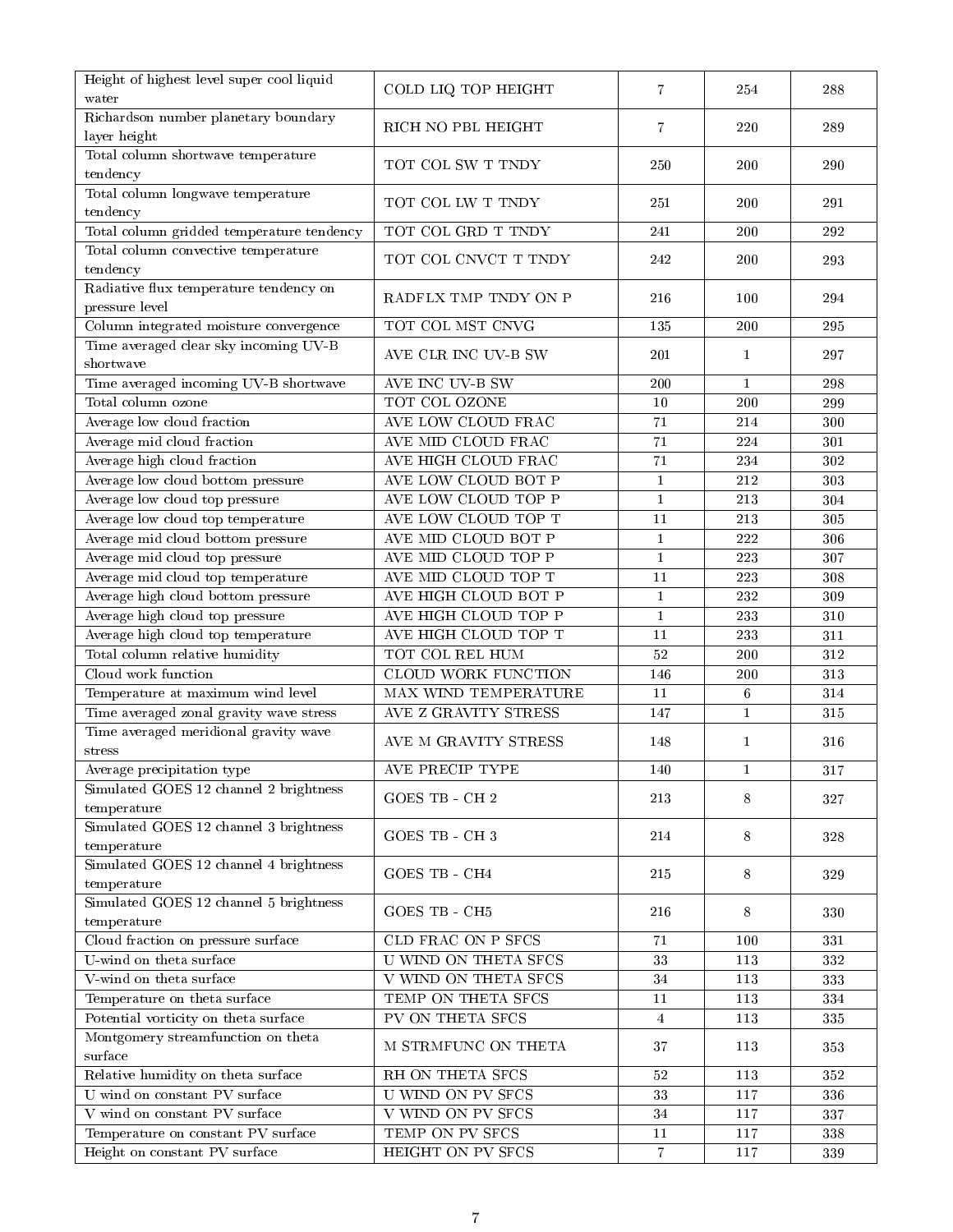| Pressure on constant PV surface             | PRESSURE ON PV SFCS         | 1              | 117            | 340 |
|---------------------------------------------|-----------------------------|----------------|----------------|-----|
| Wind shear on constant PV surface           | <b>SHEAR ON PV SFCS</b>     | 136            | 117            | 341 |
| Planetary boundary layer cloud fraction     | PBL CLD FRACTION            | $71\,$         | 211            | 342 |
| Average water runoff                        | AVE WATER RUNOFF            | 90             | $\mathbf{1}$   | 343 |
| Planetary boundary layer regime             | PBL REGIME                  | 220            | $\mathbf{1}$   | 344 |
| Maximum 2m temperature                      | MAX SHELTER TEMP            | 15             | 105            | 345 |
| Minimum 2m temperature                      | MIN SHELTER TEMP            | 16             | 105            | 346 |
| Maximum 2m RH                               | MAX SHELTER RH              | 218            | 105            | 347 |
| Minimum 2m RH                               | MIN SHELTER RH              | 217            | 105            | 348 |
| Ice thickness                               | ICE THICKNESS               | 92             | $\mathbf{1}$   | 349 |
| Shortwave tendency on pressure surface      | SW TNDY ON P SFCS           | 250            | 100            | 354 |
| Longwave tendency on pressure surface       | LW TNDY ON P SFCS           | $2\sqrt{51}$   | 100            | 355 |
| Deep convective tendency on pressure        |                             |                |                |     |
| surface                                     | D CNVCT TNDY ON P SF        | 242            | 100            | 357 |
| Shallow convective tendency on pressure     |                             |                |                |     |
| surface                                     | S CNVCT TNDY ON P SF        | 244            | 100            | 358 |
| Grid scale tendency on pressure surface     | GRDSCL TNDY ON P SFC        | 241            | 100            | 359 |
| Deep convective moisture on pressure        |                             |                |                |     |
| surface                                     | D CNVCT MOIS ON P SF        | 243            | 100            | 361 |
| Shallow convective moisture on pressure     |                             |                |                |     |
| surface                                     | S CNVCT MOIS ON P SF        | 245            | 100            | 362 |
| Ozone tendency on pressure surface          | OZONE TNDY ON P SFCS        | 188            | 100            | 366 |
| Mass weighted potential vorticity           | <b>MASS WEIGHTED PV</b>     | 139            | 100            | 367 |
| Simulated GOES 12 channel 3 brightness      |                             |                |                |     |
| count                                       | <b>GOES BRIGHTNESS-CH 3</b> | 221            | 8              | 376 |
| Simulated GOES 12 channel 4 brightness      |                             |                |                |     |
| count                                       | <b>GOES BRIGHTNESS-CH 4</b> | $2\sqrt{2}2$   | 8              | 377 |
| Omega on theta surface                      | OMEGA ON THETA SFCS         | 39             | 113            | 378 |
| Mixing height                               | <b>MIXHT HEIGHT</b>         | 67             | $\mathbf{1}$   | 381 |
| Average clear-sky incoming longwave at      |                             | 163            | $\mathbf{1}$   |     |
| surface                                     | AVE CLR INC SFC LW          |                |                | 382 |
| Average clear-sky incoming shortwave at     | AVE CLR INC SFC SW          | 161            | $\mathbf{1}$   | 383 |
| surface                                     |                             |                |                |     |
| Average clear-sky outgoing longwave at      | AVE CLR OUT SFC LW          | 162            | $\mathbf{1}$   | 384 |
| surface                                     |                             |                |                |     |
| Average clear-sky outgoing longwave at top  | AVE CLR OUT TOA LW          | 162            | 8              | 385 |
| of a tmosphere                              |                             |                |                |     |
| Average clear-sky outgoing shortwave at     | AVE CLR OUT SFC SW          | 160            | $\mathbf{1}$   | 386 |
| surface                                     |                             |                |                |     |
| Average clear-sky outgoing shortwave at top | AVE CLR OUT TOA SW          | 160            | 8              | 387 |
| of atmosphere                               |                             |                |                |     |
| Average incoming shortwave at top of        | AVE INC TOA SW              | 204            | 8              | 388 |
| atmosphere                                  |                             |                |                |     |
| Transport wind u component                  | TRANSPORT U WIND            | 33             | 220            | 389 |
| Transport wind v component                  | TRANSPORT V WIND            | 34             | 220            | 390 |
| Sunshine duration                           | SUNSHINE DURATION           | 191            | $\mathbf{1}$   | 396 |
| Field capacity                              | FIELD CAPACITY              | 220            | $\mathbf{1}$   | 397 |
| ICAO height at maximum wind level           | ICAO HGHT MAX WIND          | $\overline{5}$ | 6              | 398 |
| ICAO height at tropopause                   | ICAO HGHT AT TROP           | 5              | $\overline{7}$ | 399 |
| Radar echo top                              | RADAR ECHO TOP              | 240            | 200            | 400 |
| Time averaged surface Visible beam          | AVE IN SFC VIS SW BE        | 166            | 1              | 401 |
| downward solar flux                         |                             |                |                |     |
| Time averaged surface Visible diffuse       | AVE IN SFC VIS SW DF        | 167            | 1              | 402 |
| downward solar flux                         |                             |                |                |     |
| Time averaged surface Near IR beam          | AVE IN SFC IR SW BE         | 168            | 1              | 403 |
| downward solar flux                         |                             |                |                |     |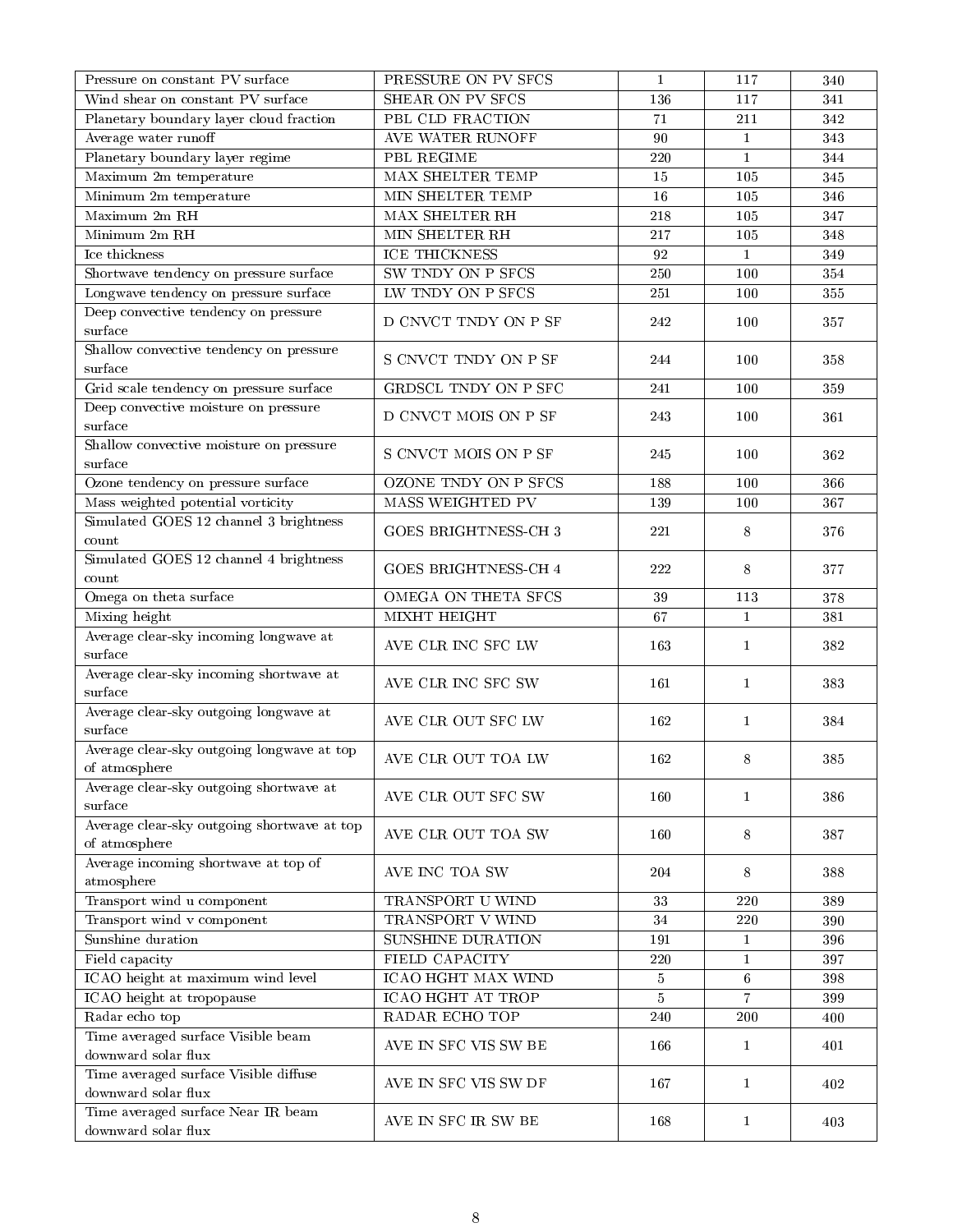| Time averaged surface Near IR diffuse                                                 | AVE IN SFC IR SW DF           | 169            | $\mathbf{1}$ | 404     |
|---------------------------------------------------------------------------------------|-------------------------------|----------------|--------------|---------|
| downward solar flux                                                                   |                               |                |              |         |
| Average snowfall rate                                                                 | AVE SNOWFALL RATE             | 64             | $\mathbf{1}$ | 405     |
| Dust 1 on pressure surface                                                            | DUST 1 ON P SFCS              | 240            | 100          | 438     |
| Dust 2 on pressure surface                                                            | DUST 2 ON P SFCS              | 241            | 100          | 439     |
| Dust 3 on pressure surface                                                            | DUST 3 ON P SFCS              | 242            | 100          | 440     |
| Dust $4$ on pressure surface                                                          | DUST 4 ON P SFCS              | 243            | 100          | 441     |
| Dust 5 on pressure surface                                                            | DUST 5 ON P SFCS              | 244            | 100          | 442     |
| Equilibrium level height                                                              | <b>EQUIL LEVEL HEIGHT</b>     | $\overline{7}$ | 247          | 443     |
| Lightning                                                                             | <b>LIGHTNING</b>              | 187            | $\mathbf{1}$ | 444     |
| Goes west channel 2 brightness temperature                                            | GOES W TB - CH 2              | 241            | 8            | 446     |
| Goes west channel 3 brightness temperature                                            | GOES W TB - CH 3              | 242            | $\,$ 8 $\,$  | 447     |
| Goes west channel 4 brightness temperature                                            | GOES W TB - CH 4              | 243            | 8            | 448     |
| Goes west channel 5 brightness temperature                                            | GOES W TB - CH 5              | 244            | $\,$ 8 $\,$  | 449     |
| In flight icing from NCAR algorithm                                                   | NCAR IN-FLIGHT ICING          | 168            | 100          | 450     |
| Specific humidity at flight levels                                                    | SPE HUM AT FD HEIGHT          | 51             | 103          | 451     |
| Virtual temperature based convective<br>available potential energy                    | TV CNVCT AVBL POT EN          | 202            | $\mathbf{1}$ | 452     |
| Virtual temperature based convective                                                  | TV CNVCT INHIBITION           | 201            | $\mathbf{1}$ | 453     |
| inhibition                                                                            |                               |                |              |         |
| Virtual temperature on model surfaces                                                 | VTEMP ON MDL SFCS             | 12             | 109          | 909     |
| Virtual temperature on pressure surfaces                                              | VTEMP ON PRESS SFCS           | 12             | 100          | 910     |
| Virtual temperature on flight levels                                                  | VTEMP AT FD HEIGHTS           | $12\,$         | 103          | 911     |
| Ventilation rate                                                                      | <b>VENTILATION RATE</b>       | 241            | 220          | 454     |
| Haines index                                                                          | HAINES INDEX                  | 250            | $\mathbf{1}$ | 455     |
| Pressure at flight levels                                                             | PRESS AT FD HEIGHTS           | $\mathbf{1}$   | 103          | 482     |
| Time-averaged percentage snow cover                                                   | TIME AVG PCT SNW CVR          | 238            | $\mathbf{1}$ | 500     |
| Time-averaged surface pressure                                                        | TIME AVG SFC PRESS            | $\mathbf{1}$   | $\mathbf{1}$ | 501     |
| Time-averaged 10m temperature                                                         | TIME AVG TMP AT 10M           | 11             | 105          | 502     |
| Time-averaged mass exchange coefficient                                               | TAVG MASS EXCH COEF           | 185            | $\mathbf{1}$ | 503     |
| Time-averaged wind exchange coefficient                                               | TAVG WIND EXCH COEF           | 186            | $\mathbf{1}$ | 504     |
| Temperature at 10m                                                                    | TEMP AT 10 M                  | 11             | 105          | 505     |
| Maximum U-component wind at 10m                                                       | U COMP MAX 10 M WIND          | 253            | 105          | 506     |
| Maximum V-component wind at 10m                                                       | V COMP MAX 10 M WIND          | 254            | 105          | $507\,$ |
| Simulated GOES 12 channel 2 brightness                                                | <b>GOESE TB-2 NON NADIR</b>   | 213            | 8            | 456     |
| temperature with satellite angle correction                                           |                               |                |              |         |
| Simulated GOES 12 channel 3 brightness                                                | GOESE TB-3 NON NADIR          | 214            | 8            | 457     |
| temperature with satellite angle correction                                           |                               |                |              |         |
| Simulated GOES 12 channel 4 brightness                                                | <b>GOESE TB-4 NON NADIR</b>   | 215            | 8            | 458     |
| temperature with satellite angle correction                                           |                               |                |              |         |
| Simulated GOES 12 channel 5 brightness                                                | <b>GOESE TB-5 NON NADIR</b>   | 216            | 8            | 459     |
| temperature with satellite angle correction                                           |                               |                |              |         |
| Simulated GOES 11 channel 2 brightness                                                | <b>GOESW TB-2 NON NADIR</b>   | 241            | 8            | 460     |
| temperature with satellite angle correction                                           |                               |                |              |         |
| Simulated GOES 11 channel 3 brightness                                                | <b>GOESW TB-3 NON NADIR</b>   | 242            | 8            | 461     |
| temperature with satellite angle correction                                           |                               |                |              |         |
| Simulated GOES 11 channel 4 brightness<br>temperature with satellite angle correction | <b>GOESW TB-4 NON NADIR</b>   | 243            | 8            | 462     |
| Simulated GOES 11 channel 5 brightness<br>temperature with satellite angle correction | <b>GOESW TB-5 NON NADIR</b>   | 244            | 8            | 463     |
| Simulated GOES 15 channel 5 brightness                                                | GOES-15 NON-NADIR (Levels 1-4 | 118            |              |         |
| temperature with satellite angle correction                                           | $=$ Channels 2-5)             | $(241 - 244)$  | 109          | 872     |
| Simulated GOES 13 channel 2 brightness                                                | GOES-13 NON-NADIR (Levels 1-4 | 118            |              |         |
| temperature with satellite angle correction                                           | $=$ Channels 2-5)             | $(237 - 240)$  | 109          | 868     |
| Simulated AMSR-E channel 9 brightness                                                 |                               |                |              |         |
| temperature                                                                           | AMSRE TB - CH 9               | 176            | 8            | 483     |
|                                                                                       |                               |                |              |         |